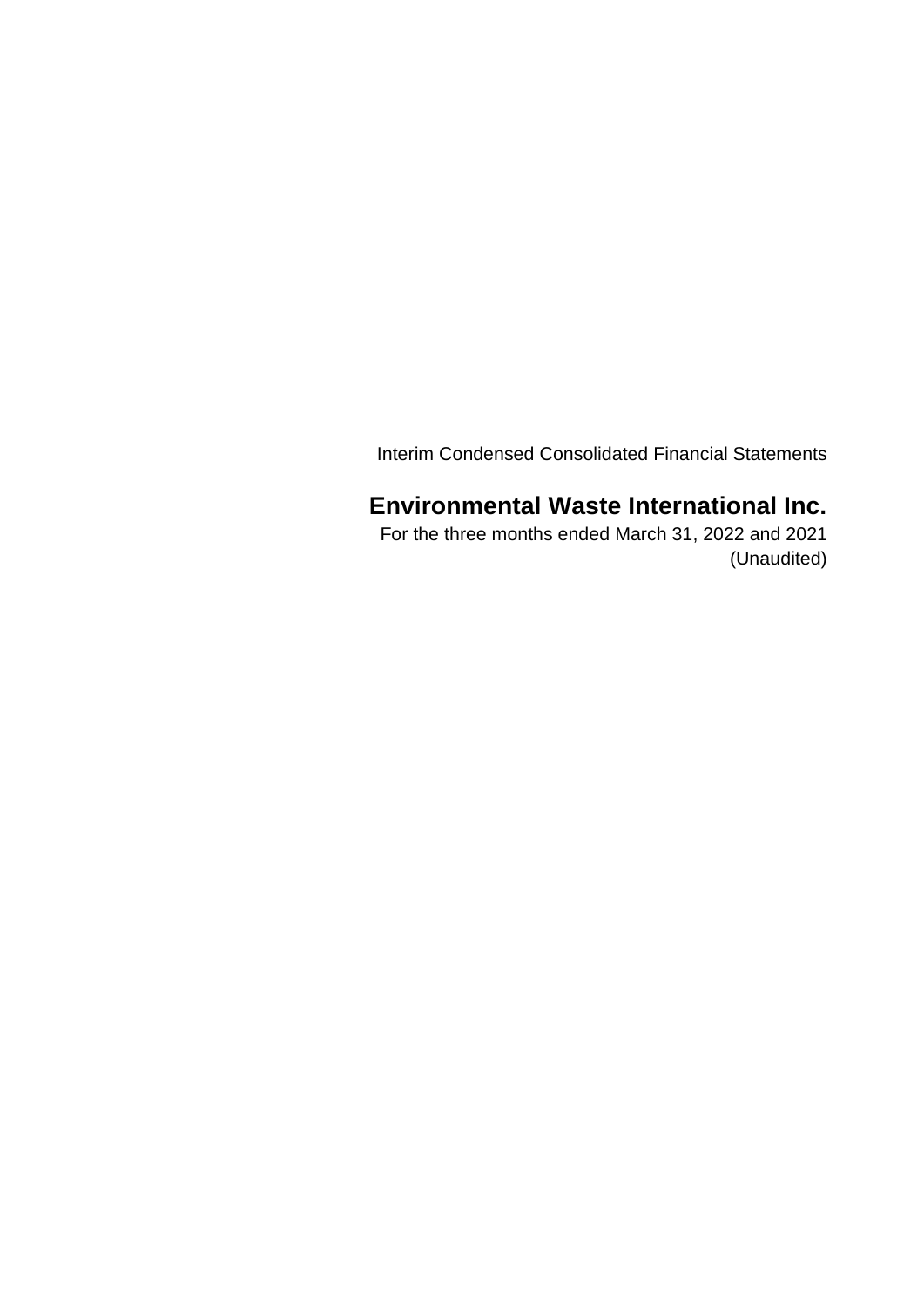# **Interim condensed consolidated statements of financial position**

[Expressed in Canadian dollars] [Unaudited]

|                                                                            |                     | March 31,      | December 31,     |
|----------------------------------------------------------------------------|---------------------|----------------|------------------|
| As at                                                                      |                     | 2022           | 2021             |
|                                                                            | Note                | \$             | \$               |
| <b>Assets</b>                                                              |                     |                |                  |
| <b>Current</b>                                                             |                     |                |                  |
| Cash                                                                       |                     | 378,460        | 297,235          |
| Trade and other receivables                                                | 10                  | 40,668         | 102,837          |
| Government remittances recoverable                                         |                     | 34,250         | 21,026           |
| Prepaid expenses and sundry                                                |                     | 91,581         | 95,104           |
| <b>Total current assets</b>                                                |                     | 544,959        | 516,202          |
| Property and equipment, net                                                | 5                   | 2,185,768      | 2,031,438        |
| Right-of-use asset                                                         | 6                   | 110,492        | 117,913          |
| <b>Total assets</b>                                                        |                     | 2,841,219      | 2,665,553        |
|                                                                            |                     |                |                  |
| Liabilities and shareholders' deficiency<br><b>Current</b>                 |                     |                |                  |
|                                                                            |                     |                |                  |
| Accounts payable and accrued liabilities                                   |                     | 710,165        | 512,705          |
| Current portion of lease liability<br>Current portion of term loan payable | 6<br>7 <sub>b</sub> | 38,523         | 38,069           |
|                                                                            | 7d                  | 2,386,773      | 2,362,627        |
| Current portion of mortgage payable<br>Derivative liability                | 7c                  | 30,000<br>743  | 30,000<br>90,214 |
| Deferred compensation                                                      | 7e                  | 289,196        | 285,632          |
| Shareholder advances for shares to be purchased                            | 15                  | 386,821        |                  |
|                                                                            |                     |                |                  |
| <b>Total current liabilities</b>                                           |                     | 3,842,221      | 3,319,247        |
| Lease liability                                                            | 6                   | 89,176         | 96,282           |
| <b>CEBA</b> loans                                                          | 7a                  | 103,264        | 101,072          |
| Mortgage payable                                                           | 7d                  | 491,199        | 485,967          |
| <b>Total liabilities</b>                                                   |                     | 4,525,860      | 4,002,568        |
| Shareholders' deficiency                                                   |                     |                |                  |
| Capital stock                                                              | 8a                  | 56,997,868     | 56,997,868       |
| Contributed surplus                                                        | 8d                  | 7,144,709      | 7,019,123        |
| Deficit                                                                    |                     | (66, 778, 012) | (66, 312, 558)   |
| Shareholders' deficiency attributable to equity holders of the parent      |                     | (2,635,435)    | (2, 295, 567)    |
| <b>Non-controlling interests</b>                                           | 9                   | 950,794        | 958,552          |
| Total shareholders' deficiency                                             |                     | (1,684,641)    | (1,337,015)      |
|                                                                            |                     | 2.841.219      | 2,665,553        |

*The accompanying notes are an integral part of these interim condensed consolidated financial statements*

Approved by the Board: *"Emanuel Gerard"* 

Director

 *"Robert MacBean"* Director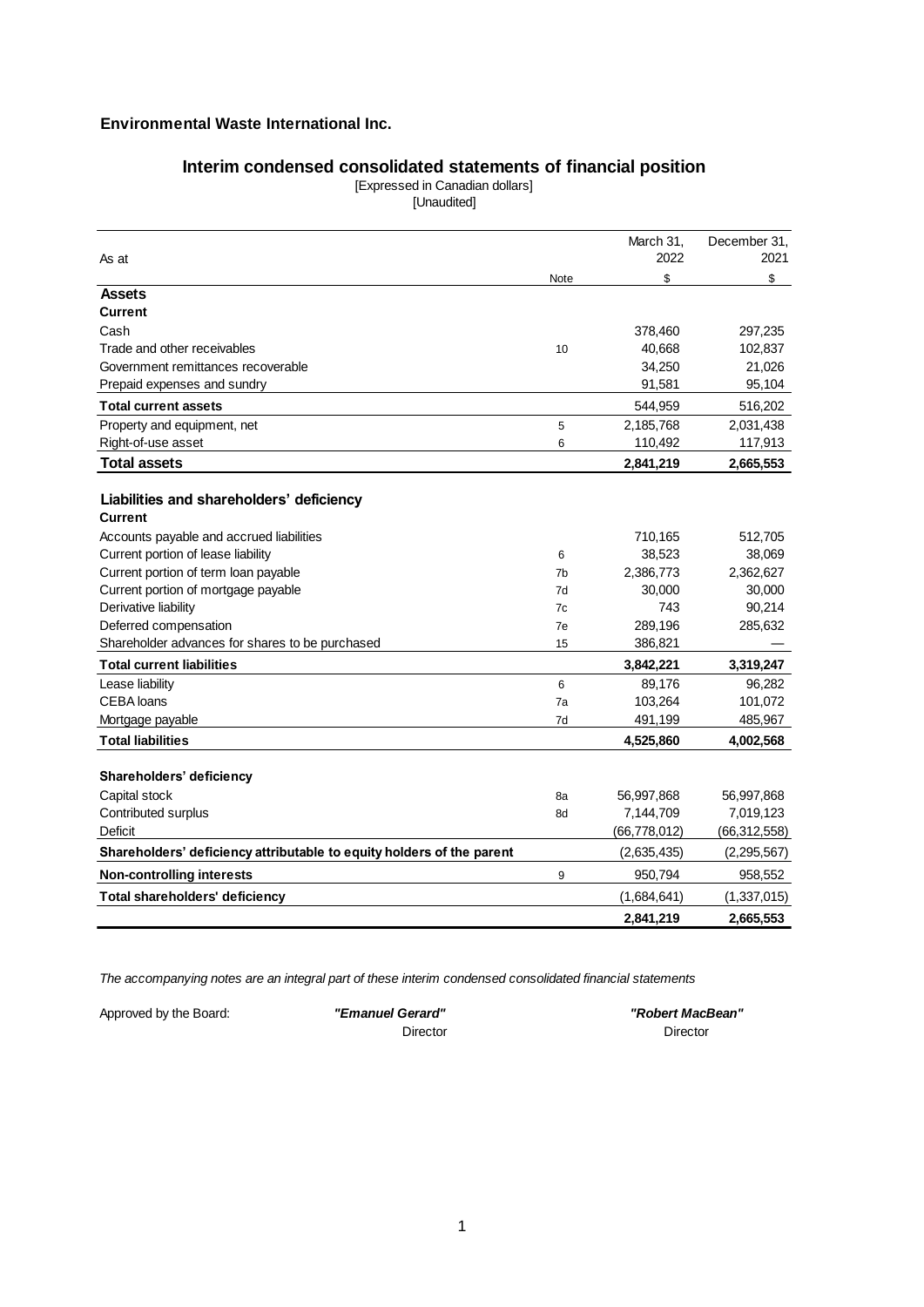## **Interim condensed consolidated statements of loss and comprehensive loss**

[Expressed in Canadian dollars]

[Unaudited]

| Three months ended March 31,                       |             | 2022        | 2021        |
|----------------------------------------------------|-------------|-------------|-------------|
|                                                    | <b>Note</b> | \$          | \$          |
| <b>Revenue</b>                                     |             |             | 23,818      |
|                                                    |             |             |             |
| <b>Expenses</b>                                    |             |             |             |
| Technology development                             |             | 103,502     | 66,609      |
| Plant operations                                   |             | 22,372      | 64,410      |
| Selling, marketing and administration              |             | 235,904     | 128,338     |
| Stock-based compensation                           | 8b          | 125,585     | 35,849      |
| Depreciation of property and equipment             | 5           | 21,321      | 18,706      |
| Amortization of right-of-use asset                 | 6           | 7,421       | 7,412       |
|                                                    |             | 516,105     | 321,324     |
| <b>Operating loss</b>                              |             | (516, 105)  | (297, 506)  |
| Other income (expenses)                            |             |             |             |
| Gain on recognition of interest-free loans         | 7a          |             | 6,254       |
| Finance costs                                      | 7f          | (45, 514)   | (64, 587)   |
| Foreign exchange loss                              |             | (1,064)     | (97)        |
| Change in fair value of derivative                 | 7c          | 89,471      | (283, 088)  |
|                                                    |             | 42,893      | (341, 518)  |
|                                                    |             |             |             |
| Net loss and comprehensive loss for the period     |             | (473, 212)  | (639,024)   |
| Net loss and comprehensive loss attributable to    |             |             |             |
| non-controlling interests                          | 9           | (7,758)     | (424)       |
| Net loss and comprehensive loss attributable to    |             |             |             |
| equity holders of the parent                       |             | (465, 454)  | (638, 600)  |
| Loss per share from operations - basic and diluted |             | (0.002)     | (0.003)     |
|                                                    |             |             |             |
| Weighted average number of shares outstanding      |             |             |             |
| basic and diluted                                  |             | 258,418,943 | 247,571,706 |

*The accompanying notes are an integral part of these interim condensed consolidated financial statements*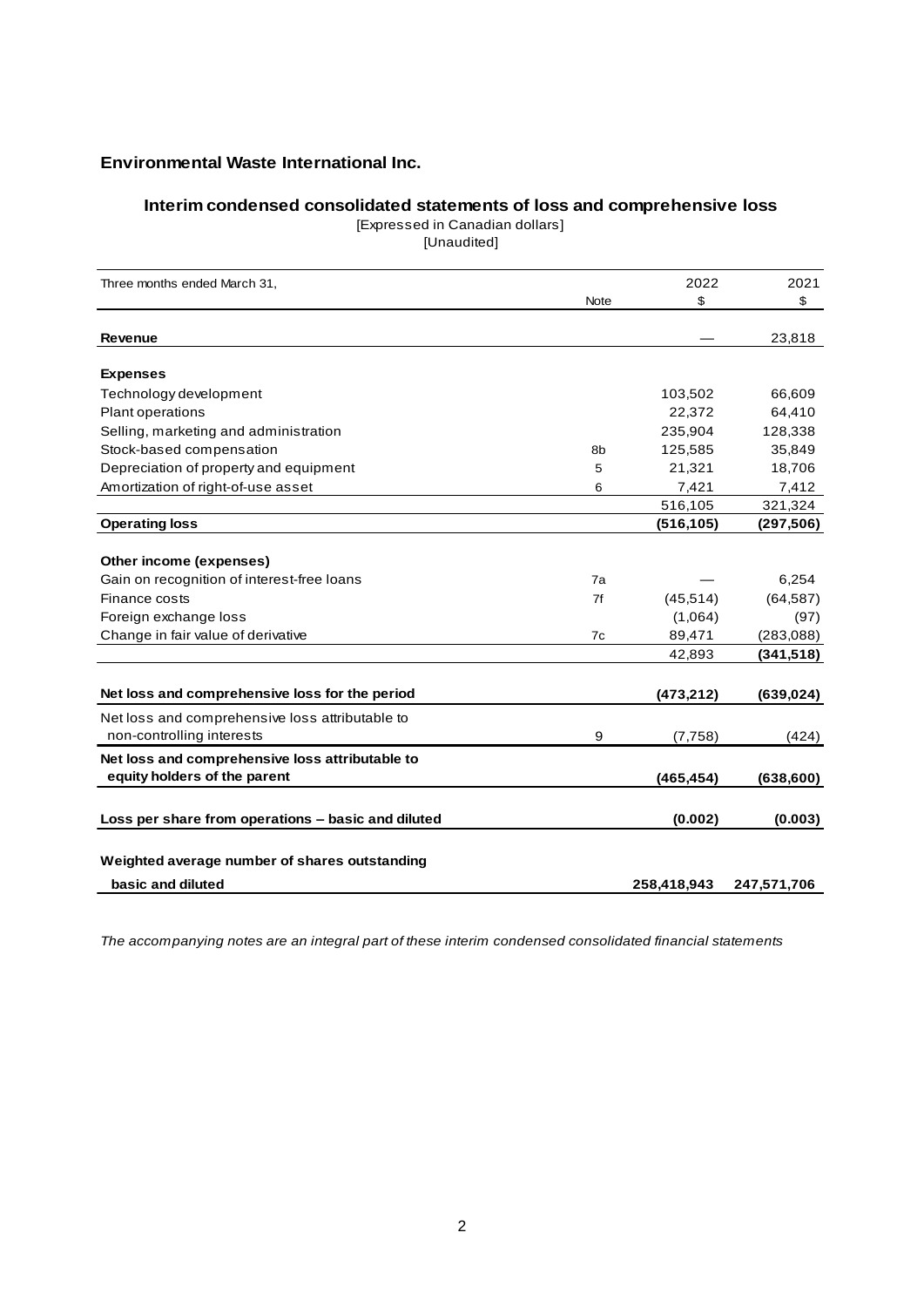# **Interim condensed consolidated statements of cash flows**

[Expressed in Canadian dollars] [Unaudited]

| Three months ended March 31,                                    |                 | 2022       | 2021       |
|-----------------------------------------------------------------|-----------------|------------|------------|
|                                                                 | Note            | \$         | \$         |
| <b>Operating activities</b>                                     |                 |            |            |
| Net loss for the period                                         |                 | (473, 212) | (639, 024) |
| Add items not involving cash                                    |                 |            |            |
| Stock-based compensation                                        | 8b              | 125,585    | 35,849     |
| Depreciation of property and equipment                          | 5               | 21,321     | 18,706     |
| Amortization of right-of-use asset                              | 6               | 7,421      | 7,412      |
| Finance costs                                                   | 7f              | 43,308     | 62,408     |
| Gain on recognition of interest-free loan                       | 10 <sub>c</sub> |            | (6,254)    |
| Accretion expense                                               | 7a              | 2,192      | 2,177      |
| Change in fair value of derivative                              | 7c              | (89, 471)  | 283,088    |
|                                                                 |                 | (362, 856) | (235, 638) |
| Changes in non-cash working capital balances                    |                 |            |            |
| Trade and other receivables                                     |                 | 62,169     | 24,005     |
| Government remittances recoverable                              |                 | (13, 223)  | 16,932     |
| Prepaid expenses and sundry                                     |                 | 3,523      | (54, 162)  |
| Accounts payable and accrued liabilities                        |                 | 197,460    | 69,240     |
| Provisions                                                      |                 |            | (10, 500)  |
| Contract liability                                              |                 |            | (23, 818)  |
| Cash used in operating activities                               |                 | (112, 927) | (213, 941) |
|                                                                 |                 |            |            |
| <b>Investing activities</b>                                     |                 |            |            |
| Purchase of property and equipment                              | 5               |            | (8,010)    |
| Construction in progress                                        | 5               | (175, 651) |            |
| Cash used in investing activities                               |                 | (175, 651) | (8,010)    |
|                                                                 |                 |            |            |
| <b>Financing activities</b><br>Proceeds from CEBA loans payable | 7a              |            | 40,000     |
| Proceeds from Issuance of shares in Ellsin                      |                 |            | 400,000    |
| Proceeds from exercise of stock options                         |                 |            | 76,181     |
| Proceeds from exercise of warrants                              |                 |            | 50,000     |
| Increase in shareholder advances for shares to be purchased     | 15              | 386,821    |            |
| Repayments of mortgage payable                                  | 7d              | (7,500)    | (7,500)    |
| Repayments of lease obligations                                 | 6               | (9, 518)   |            |
|                                                                 |                 |            |            |
| Cash provided by financing activities                           |                 | 369,803    | 558,681    |
| Net increase in cash during the period                          |                 | 81,225     | 336,730    |
| Cash, beginning of year                                         |                 | 297,235    | 619,721    |
| Cash, end of period                                             |                 | 378,460    | 956,451    |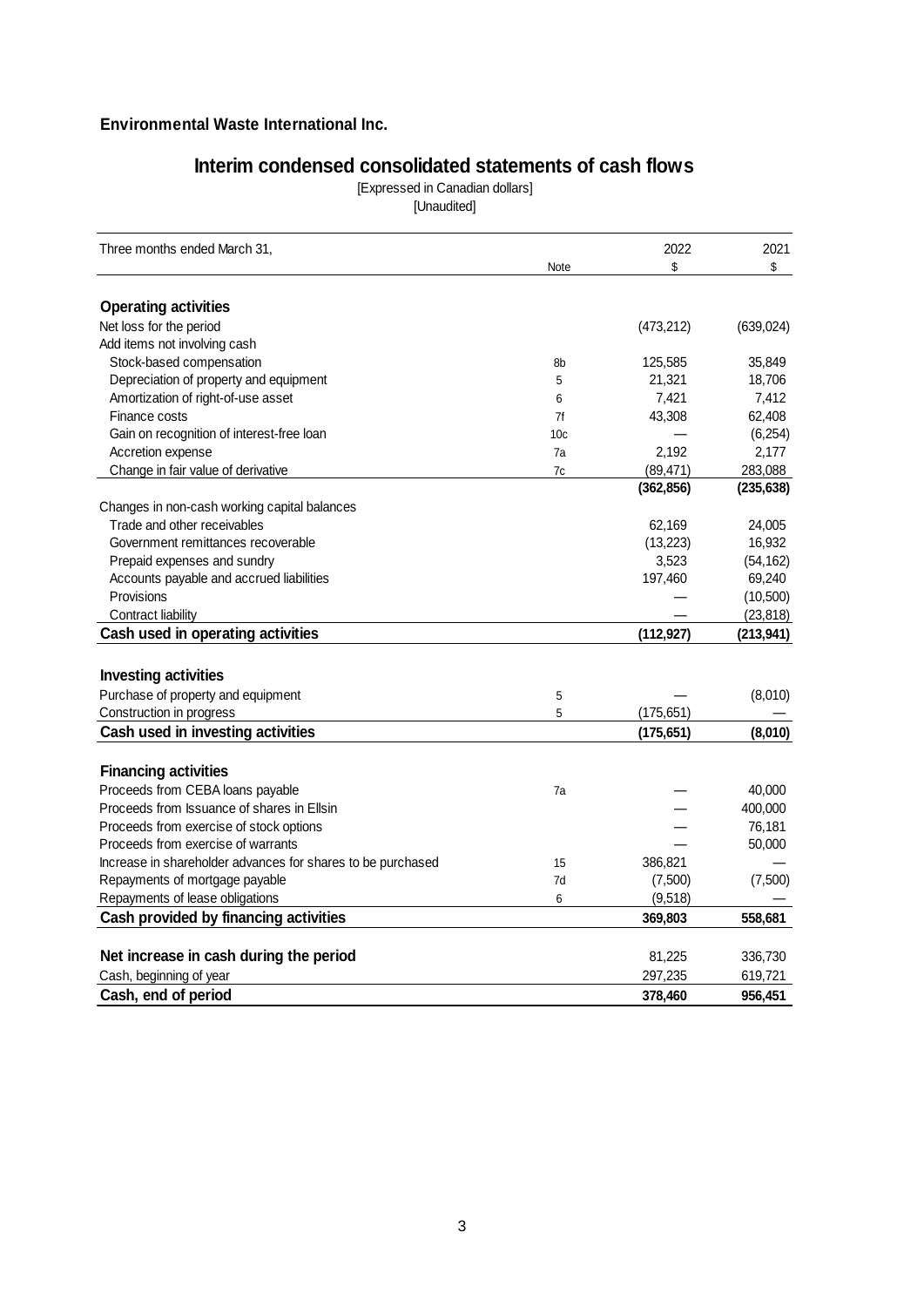## **Interim condensed consolidated statements of changes in shareholders' deficiency**

[Expressed in Canadian dollars]

[Unaudited]

|                                                   |      |                      |            |                    |                | Total<br>attributable   |                     |               |
|---------------------------------------------------|------|----------------------|------------|--------------------|----------------|-------------------------|---------------------|---------------|
|                                                   |      |                      |            | <b>Contributed</b> |                | to equity<br>holders of | Non-<br>controlling |               |
|                                                   |      | <b>Capital Stock</b> |            | surplus            | <b>Deficit</b> | the parent              | <b>interests</b>    | Total         |
|                                                   | Note | #                    |            |                    |                |                         |                     |               |
| Balance, December 31, 2020                        |      | 247,172,840          | 54,481,040 | 6,760,615          | (65,039,085)   | (3,797,430)             |                     | (3,797,430)   |
| Stock options exercised                           | 8b   | 833,308              | 115,402    | (39, 221)          |                | 76,181                  |                     | 76,181        |
| Stock-based compensation                          | 8b   |                      |            | 35,849             |                | 35,849                  |                     | 35,849        |
| Warrants exercised                                | 8c   | 250,000              | 61,146     | (11, 146)          |                | 50,000                  |                     | 50,000        |
| Issuance of shares in Ellsin Environmental Ltd.   | 9    |                      |            |                    |                |                         | 400,000             | 400,000       |
| Net loss and comprehensive loss for the period    |      |                      |            |                    | (638, 600)     | (638, 600)              | (424)               | (639, 024)    |
| Balance, March 31, 2021                           |      | 248,256,148          | 54,657,588 | 6,746,097          | (65, 677, 685) | (4, 274, 000)           | 399,576             | (3,874,424)   |
| Issuance of shares pursuant to private placement  | 8a   | 4,110,000            | 1,233,000  |                    |                | ,233,000                |                     | 1,233,000     |
| Issuance of shares pursuant to settlement of debt | 8a   | 5,267,812            | 1,014,427  |                    |                | 1,014,427               |                     | 1,014,427     |
| Stock options exercised                           | 8b   | 784,983              | 110,216    | (34, 467)          |                | 75,749                  |                     | 75,749        |
| Stock-based compensation                          | 8b   |                      |            | 307,493            |                | 307,493                 |                     | 307,493       |
| Issuance of shares in Ellsin Environmental Ltd.   | 9    |                      |            |                    |                |                         | 600,000             | 600,000       |
| Share issue costs                                 |      |                      | (17, 363)  |                    |                | (17, 363)               |                     | (17, 363)     |
| Net loss and comprehensive loss for the period    |      |                      |            |                    | (634, 873)     | (634, 873)              | (41, 024)           | (675, 897)    |
| Balance, December 31, 2021                        |      | 258,418,943          | 56,997,868 | 7,019,123          | (66, 312, 558) | (2,295,567)             | 958,552             | (1, 337, 015) |
| Stock-based compensation                          | 8b   |                      |            | 125,585            |                | 125,585                 |                     | 125,585       |
| Net loss and comprehensive loss for the period    |      |                      |            |                    | (465, 454)     | (465, 454)              | (7,758)             | (473, 212)    |
| <b>Balance, March 31, 2022</b>                    |      | 258,418,943          | 56,997,868 | 7,144,709          | (66, 778, 012) | (2,635,435)             | 950,794             | (1,684,641)   |

*The accompanying notes are an integral part of these interim condensed consolidated financial statements*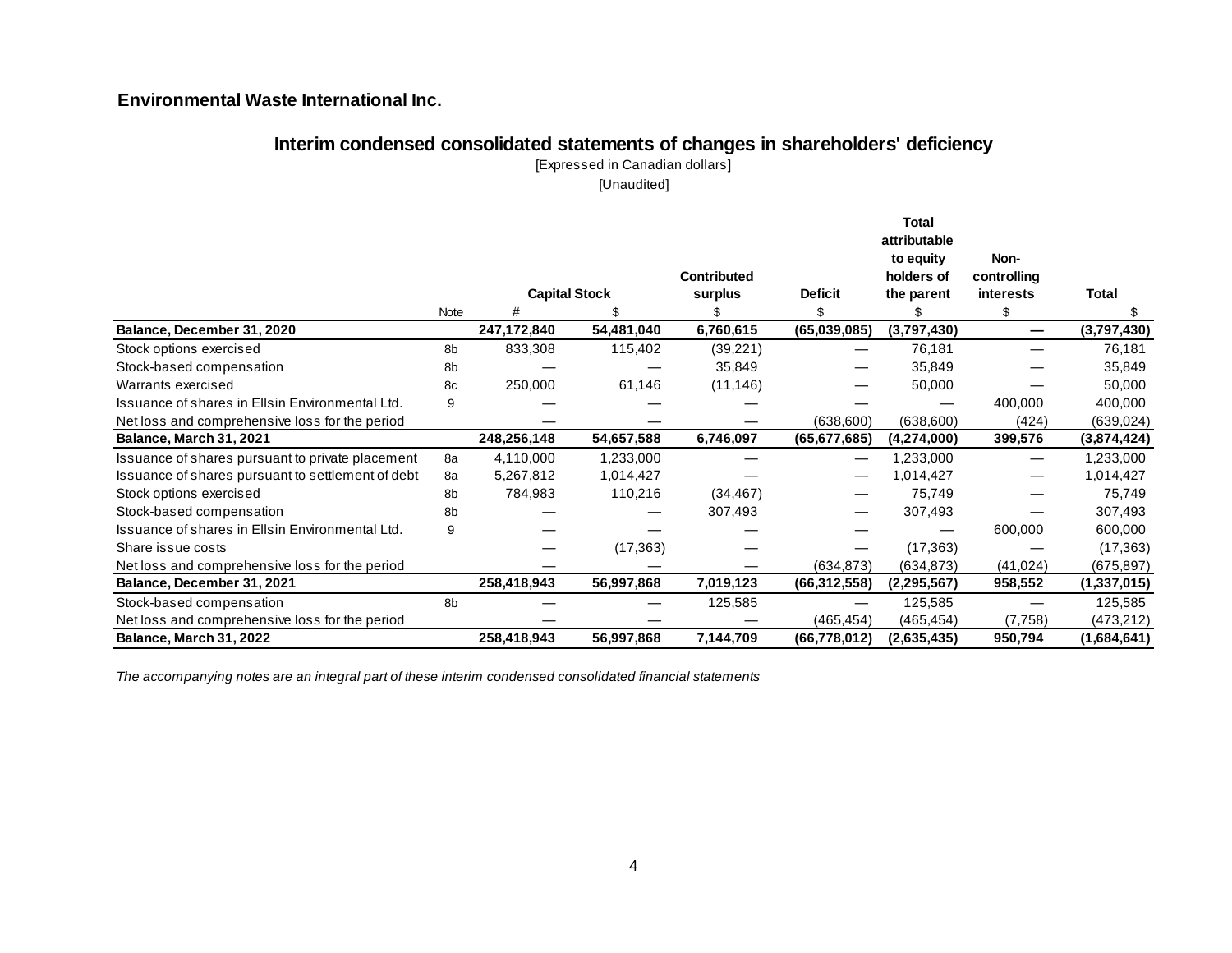# **Notes to consolidated financial statements**

For the three months ended March 31, 2022 and 2021 (Unaudited)

## **1. Corporate information**

Environmental Waste International Inc. ("EWI" or the "Company") was incorporated under the Ontario Business Corporations Act on October 31, 1987. The Company's business is the design, development and sale of environmentally sound devices utilizing EWI's patented Reverse Polymerization process and dealing with environmental waste disposal, including the development, advancement, licensing and sale of its technology and related machines throughout the world. The Company's registered office is located at 1751 Wentworth Street, Unit 1, Whitby, Ontario, L1N 8R6.

## **2. Basis of preparation and statement of compliance**

The unaudited interim condensed consolidated financial statements of EWI have been prepared in accordance with International Accounting Standard 34 "Interim Financial Reporting" ("IAS 34"). The notes presented in these unaudited interim condensed consolidated financial statements include only significant events and transactions occurring since the last fiscal year end and are not fully inclusive of all matters required to be disclosed in our annual audited consolidated financial statements. The policies applied in these unaudited interim condensed consolidated financial statements are based on International Financial Reporting Standards ("IFRS") as issued by the International Accounting Standards Board ("IASB").

These interim condensed consolidated financial statements have been prepared on a historical cost basis. These unaudited interim condensed consolidated financial statements are presented in Canadian dollars.

## **3. Going concern assumption**

These unaudited interim condensed consolidated financial statements have been prepared on a basis that assumes the Company will be able to realize its assets and discharge its liabilities in the normal course of business for the foreseeable future. These unaudited interim condensed consolidated financial statements do not reflect any adjustments that may be necessary should the Company be unable to continue as a going concern. The Company incurred a net loss of \$473,212 during the three months ended March 31, 2022 and, as at that date, had working capital deficiency for of \$3,297,262 (December 31, 2021 – \$2,803,045) and a cumulative deficit of \$66,778,012 (December 31, 2021 – \$66,312,558).

Recurring sources of revenue have not yet proven to be sufficient as the commercialization of the Company's core technology is at an early stage and the Company has not yet achieved a level of profitability and positive cash flows. While the Company has been successful in raising additional financing and extending the repayment terms for its terms loan payable subsequent to the end of the period *(note 15)*, it will require additional financing to enable it to continue operations. In the absence of additional financing, the Company is not expected to have sufficient funds to meet its obligations. Management continues to monitor cash needs and is considering various alternatives to raise additional financing*.* There can be no assurances that the Company will be able to secure the necessary financing to enable it to continue as a going concern. The factors noted above indicate the existence of a material uncertainty that may cast significant doubt on the ability of the Company to continue as a going concern. If the going concern basis is not appropriate, material adjustments may be necessary to the carrying amounts and/or classification of assets and liabilities.

## **4. Summary of significant accounting policies**

The Company's principal accounting policies were outlined in the Company's annual audited consolidated financial statements for the year ended December 31, 2021, and have been applied consistently to all periods presented in these unaudited interim condensed consolidated financial statements. These statements should be read in conjunction with the annual audited consolidated financial statements for the year ended December 31, 2021. New accounting policies for matters that have occurred subsequent to December 31, 2021, are included below.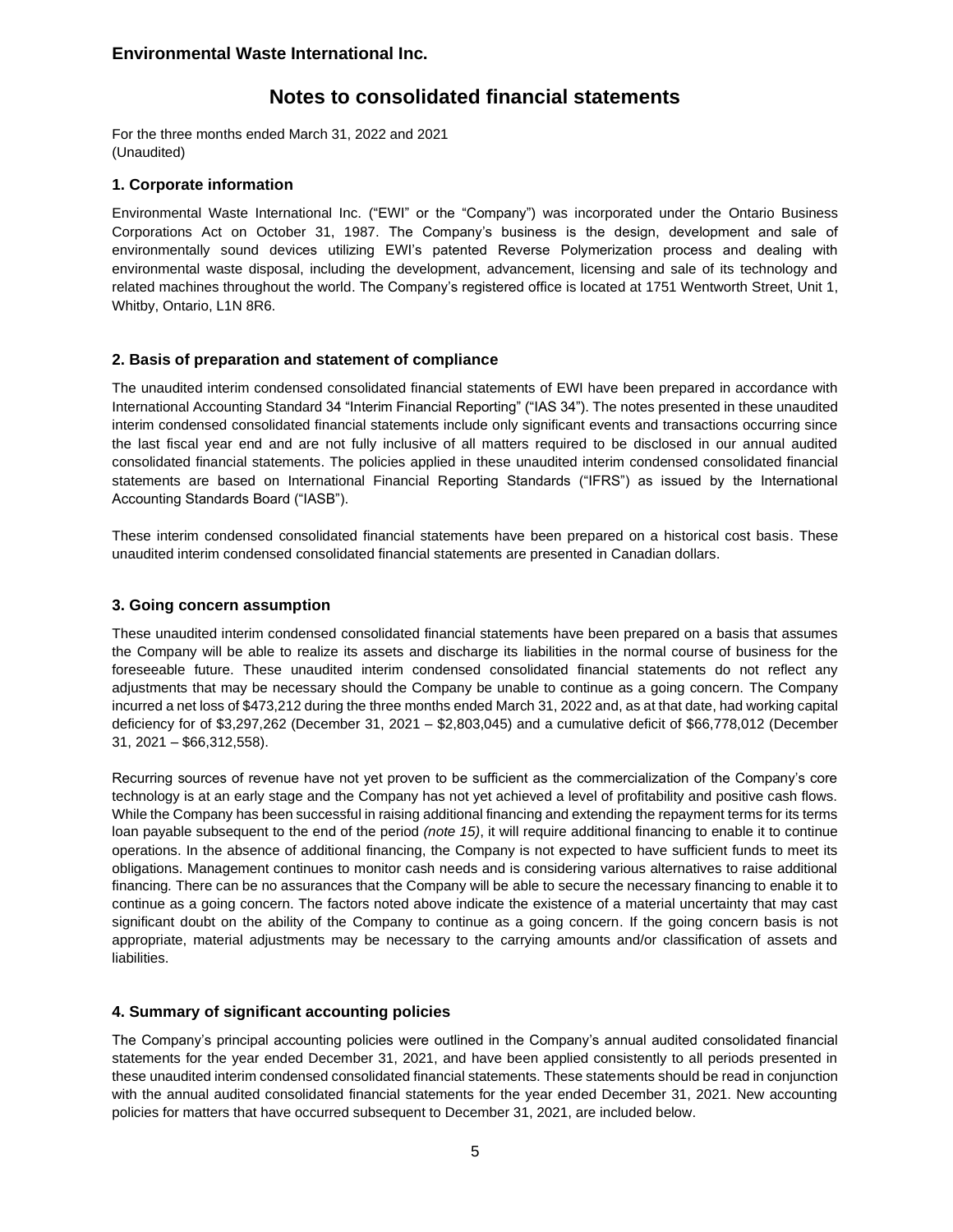# **Notes to consolidated financial statements**

For the three months ended March 31, 2022 and 2021 (Unaudited)

#### **Summary of significant accounting policies – continued**

#### **Basis of consolidation**

The unaudited interim condensed consolidated financial statements include the accounts of the Company and the following subsidiaries at the following ownership percentages: Environmental Waste Management Corporation (100%), Ellsin Environmental Ltd. (90% at each of March 31, 2022 and December 31, 2021), EWI Rubber Inc. (100%) Jaguar Carbon Sales Limited (100%), and 2228641 Ontario Limited (100%).

#### **New and amended standards and interpretations**

The Company applied for the first-time certain standards and amendments, which are effective for annual years beginning on or after January 1, 2021. The Company has not earlier adopted any other standard, interpretation or amendment that has been issued but is not yet effective.

#### *IAS 1, Presentation of Financial Statements*

IAS 1 – Presentation of Financial Statements ("IAS 1") was amended in January 2020 to provide a more general approach to the classification of liabilities under IAS 1 based on the contractual arrangements in place at the reporting date. The amendments clarify that the classification of liabilities as current or noncurrent is based solely on a company's right to defer settlement at the reporting date. The right needs to be unconditional and must have substance. The amendments also clarify that the transfer of a company's own equity instruments is regarded as settlement of a liability, unless it results from the exercise of a conversion option meeting the definition of an equity instrument. The amendments are effective for annual periods beginning on January 1, 2023.

#### *IAS 16, Property, Plant and Equipment*

IAS 16 – Property, Plant and Equipment ("IAS 16") was amended. The amendments introduce new guidance, such that the proceeds from selling items before the related property, plant and equipment is available for its intended use can no longer be deducted from the cost. Instead, such proceeds are to be recognized in profit or loss, together with the costs of producing those items. The amendments are effective for annual periods beginning on January 1, 2022.

#### *IAS 37, Provisions, Contingent Liabilities, and Contingent Assets*

IAS 37 – Provisions, Contingent Liabilities, and Contingent Assets ("IAS 37") was amended. The amendments clarify that when assessing if a contract is onerous, the cost of fulfilling the contract includes all costs that relate directly to the contract – i.e. a full-cost approach. Such costs include both the incremental costs of the contract (i.e. costs a company would avoid if it did not have the contract) and an allocation of other direct costs incurred on activities required to fulfill the contract – e.g. contract management and supervision, or depreciation of equipment used in fulfilling the contract. The amendments are effective for annual periods beginning on January 1, 2022.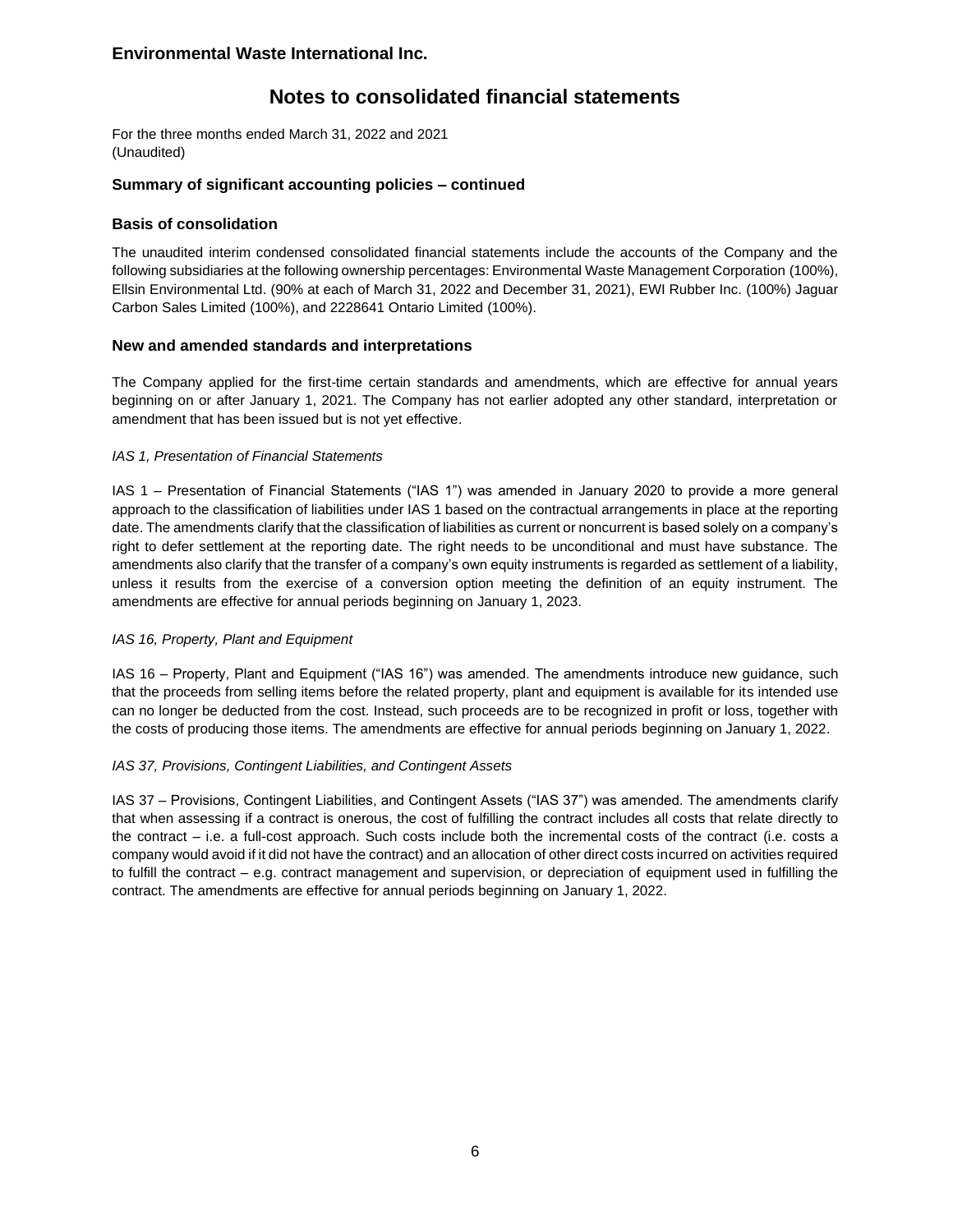# **Notes to consolidated financial statements**

For the three months ended March 31, 2022 and 2021 (Unaudited)

## **5. Property and equipment**

Property and equipment consist of the following:

|                                 | Computer       |            |                 | Office    |                |                 | Leasehold    | <b>Construction in</b> |           |
|---------------------------------|----------------|------------|-----------------|-----------|----------------|-----------------|--------------|------------------------|-----------|
|                                 | Hardware       | Gas engine | <b>Fixtures</b> | equipment | Land           | <b>Building</b> | improvements | <b>Progress</b>        | Total     |
|                                 | \$             | \$         | \$              | \$        | \$             | \$              | \$           | \$                     | \$        |
|                                 |                |            |                 |           |                |                 |              |                        |           |
| Cost                            |                |            |                 |           |                |                 |              |                        |           |
| As at December 31, 2020         | 36,725         | 719,169    | 71,060          | 38,566    | 68,261         | 984,994         | 9,185        |                        | 1,927,960 |
| <b>Additions</b>                | 7,111          |            |                 |           |                |                 | 8,010        | 1,095,029              | 1,110,150 |
| As at December 31, 2021         | 43,836         | 719,169    | 71,060          | 38,566    | 68,261         | 984,994         | 17,195       | 1,095,029              | 3,038,110 |
| <b>Additions</b>                | $\blacksquare$ |            |                 |           |                |                 |              | 175,651                | 175,651   |
| As at March 31, 2022            | 43,836         | 719,169    | 71,060          | 38,566    | 68,261         | 984,994         | 17,195       | 1,270,680              | 3,213,761 |
|                                 |                |            |                 |           |                |                 |              |                        |           |
| <b>Accumulated depreciation</b> |                |            |                 |           |                |                 |              |                        |           |
| As at December 31, 2020         | 36,092         | 477,812    | 47,370          | 30,842    | $\blacksquare$ | 328,685         | 153          |                        | 920,954   |
| Depreciation                    | 1,499          | 47,854     | 4,734           | 2,207     |                | 26,252          | 3,172        |                        | 85,718    |
| As at December 31, 2021         | 37,591         | 525,666    | 52,104          | 33,049    |                | 354,937         | 3,325        |                        | 1,006,672 |
| Depreciation                    | 468            | 11,987     | 1,184           | 521       |                | 6,301           | 860          |                        | 21,321    |
| As at March 31, 2022            | 38,059         | 537,653    | 53,288          | 33,570    | ٠              | 361,238         | 4,185        | $\blacksquare$         | 1,027,993 |
| Net book value                  |                |            |                 |           |                |                 |              |                        |           |
| As at December 31, 2021         | 6,245          | 193,503    | 18,956          | 5,517     | 68,261         | 630,057         | 13,870       | 1,095,029              | 2,031,438 |
| As at March 31, 2022            | 5,777          | 181,516    | 17,772          | 4,996     | 68,261         | 623,756         | 13,010       | 1,270,680              | 2,185,768 |

During the year ended December 31, 2021, the Company began converting its pilot plant in Sault Ste. Marie to a commercial production facility. All expenditures in the year ended December 31, 2021 and the three months ended March 31, 2022 have been classified as construction in progress. No depreciation has been charged on the expenditures until the new plant is fully commissioned.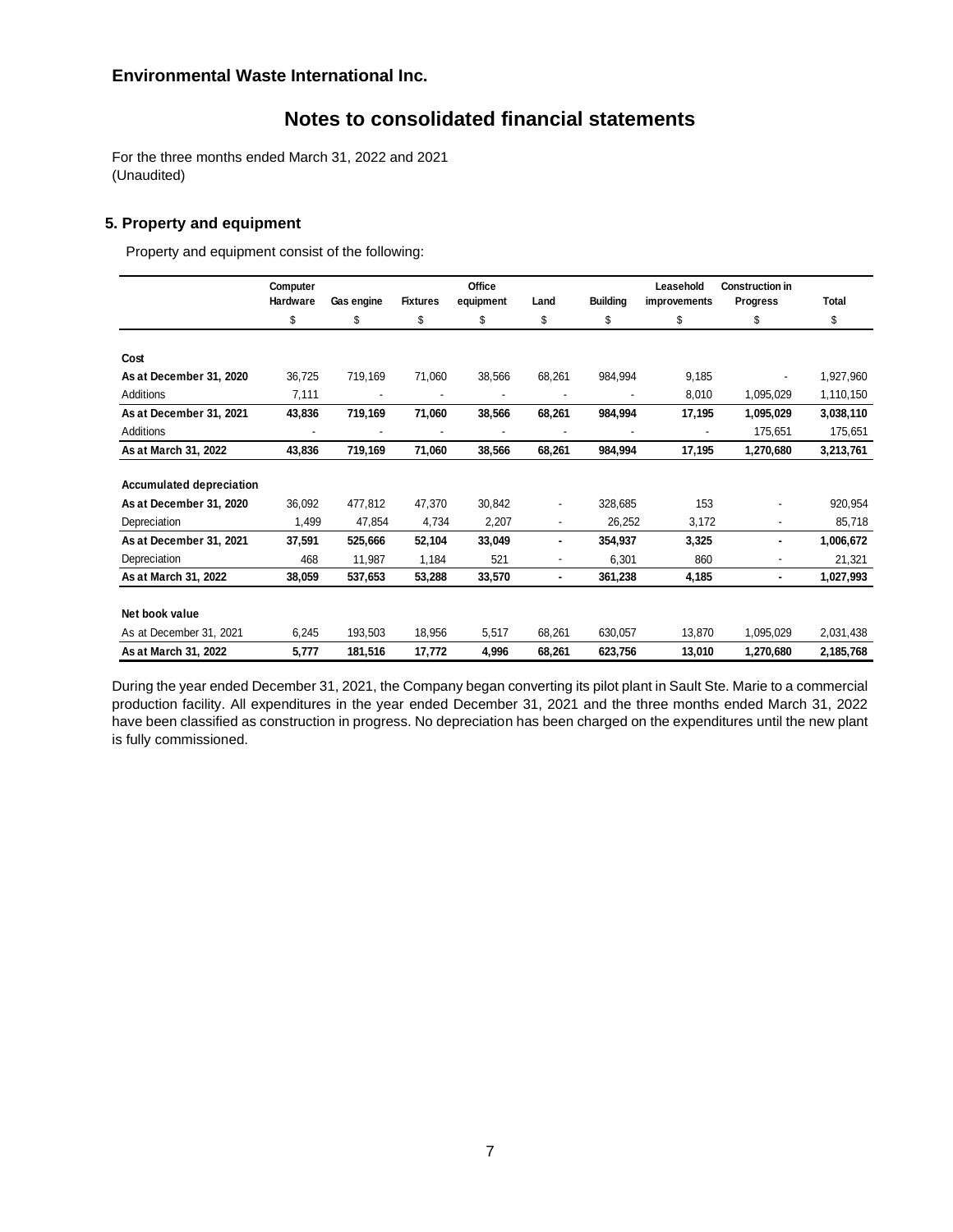# **Notes to consolidated financial statements**

For the three months ended March 31, 2022 and 2021 (Unaudited)

#### **6. Lease assets and liabilities**

The Company leases its head office premises. On December 1, 2020, the head office was moved from Ajax, Ontario to Whitby, Ontario and the Company signed a new lease for a term of five years.

The following tables present the right-of-use assets and liabilities at March 31, 2022, and December 31, 2021:

|                                       | \$        |
|---------------------------------------|-----------|
| <b>Right-of-use Assets</b>            |           |
| As at December 31, 2020               | 148,001   |
| Amortization                          | (30,088)  |
| As at December 31, 2021               | 117,913   |
| Amortization                          | (7, 421)  |
| As at March 31, 2022                  | 110,492   |
| <b>Lease Liability</b>                |           |
| As at December 31, 2020               | 148,636   |
| Interest expense on lease obligations | 12,907    |
| Rent payments                         | (27, 192) |
| As at December 31, 2021               | 134,351   |
| Interest expense on lease obligations | 2,866     |
| Rent payments                         | (9,518)   |
| As at March 31, 2022                  | 127,699   |
| <b>Current portion</b>                | 38,523    |
| <b>Non-current portion</b>            | 89,176    |
| As at March 31, 2022                  | 127,699   |

On December 1, 2020, the Company recorded a new right-of-use asset and lease obligation for \$150,566. As part of the new lease agreement, the first three months of the lease are rent free. When measuring the lease obligation, the Company discounted the lease payments using the implicit rate in the lease which is 9% per annum. Amortization of right-of-use asset is calculated using the straight-line method over their estimated useful life of term of the lease.

The following table presents the contractual undiscounted cash flows for lease obligation as at March 31, 2022:

| Year 1                                     | 41,392  |
|--------------------------------------------|---------|
| Year 2                                     | 40,033  |
| Year <sub>3</sub>                          | 41,845  |
| Year 4                                     | 30,364  |
| <b>Total undiscounted lease obligation</b> | 153,634 |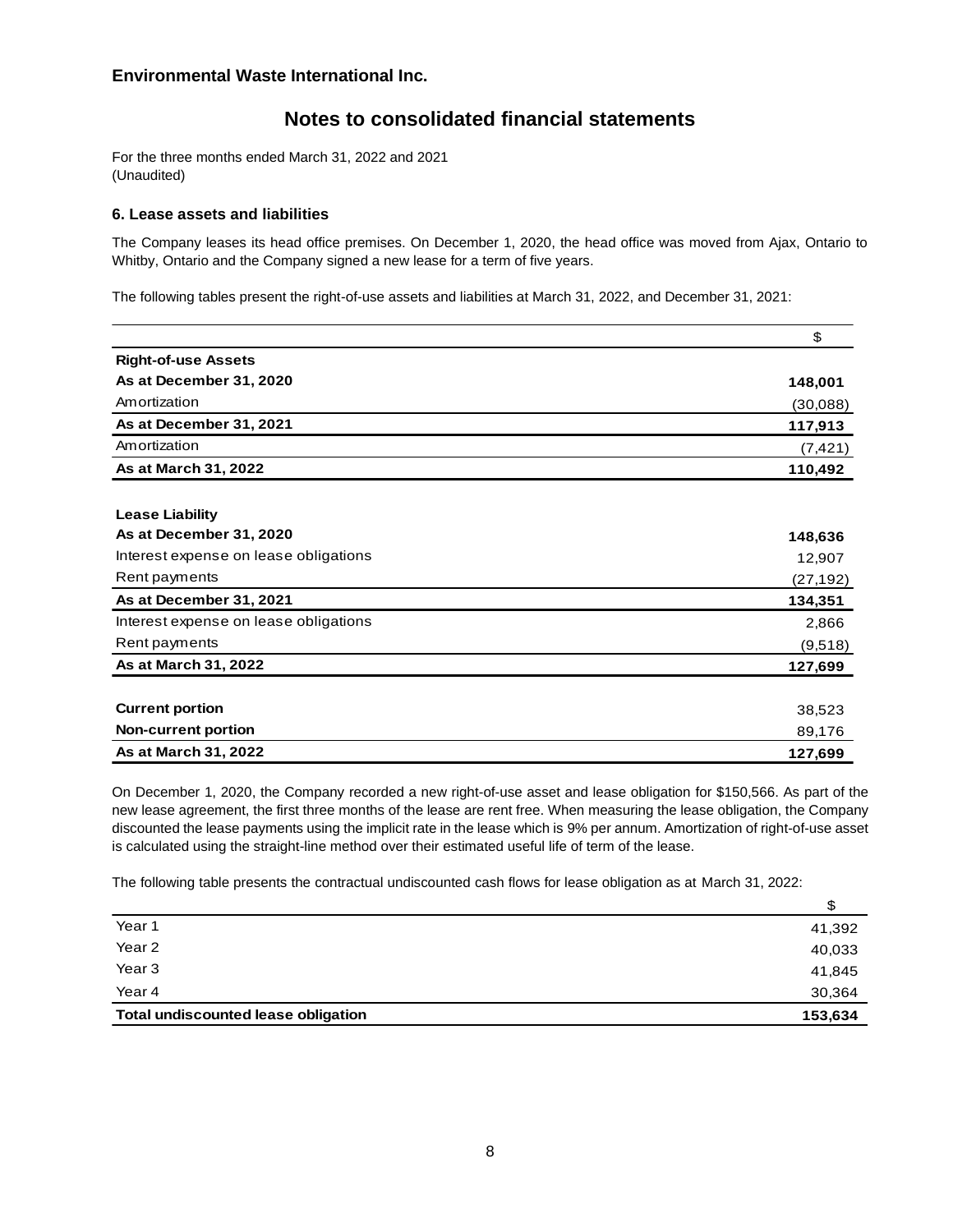# **Notes to consolidated financial statements**

For the three months ended March 31, 2022 and 2021 (Unaudited)

## **7. Loans and borrowings**

## **(a) CEBA loans payable consists of the following:**

|                                          | March 31, | December 31, |  |
|------------------------------------------|-----------|--------------|--|
|                                          | 2022      | 2021         |  |
|                                          | S         |              |  |
| Loans payable at fair value at inception | 97.047    | 97.047       |  |
| Accumulated gain on deferral to 2023     | (8, 143)  | (8, 143)     |  |
| Accumulated accretion expense            | 14.360    | 12,168       |  |
| Balance, end of period                   | 103,264   | 101,072      |  |

On April 30, 2020, the Company received proceeds of \$80,000 pursuant to the Canadian federal government under Government sponsored Canada Emergency Business Account ("CEBA") as a business support measure for COVID-19. EWI and its subsidiary EWI Rubber Inc. ("EWI Rubber") each received a \$40,000 loan.

On January 22, 2021, the Company received additional proceeds totaling \$40,000. EWI and EWI Rubber each received an additional \$20,000 on their original \$40,000 CEBA loans, bringing their total CEBA loan balances to \$60,000 each (\$120,000 in aggregate)*.*

No principal repayments are required until December 2023. Repayment of \$40,000 of each of the loans (\$80,000 in aggregate) on or before December 31, 2023, will result in loan forgiveness of \$20,000 on each of the loans (\$40,000 in aggregate). After 2023, any remaining balances will be converted to a two-year term loan at a 5% interest rate.

On April 30, 2020, the Company recorded the fair value of the initial \$80,000 of CEBA loan advances at \$63,301, using an effective annual interest rate of 10%. The difference of \$16,699 between the fair value and the total amount of proceeds received of \$80,000 was recorded as gain on recognition of interest-free loan on inception under IFRS 9 during the second quarter of 2020*.*

On January 22, 2021, the Company recorded the fair value of the additional \$40,000 of CEBA loan advances at \$33,746 using the same annual effective interest rate. The company calculated the fair value of total loan on March 31, 2021 and recorded the net gain of \$6,254.

During the three months ended March 31, 2022, the Company recorded \$2,192 of accretion expense associated with the CEBA loans (2021 – \$2,177).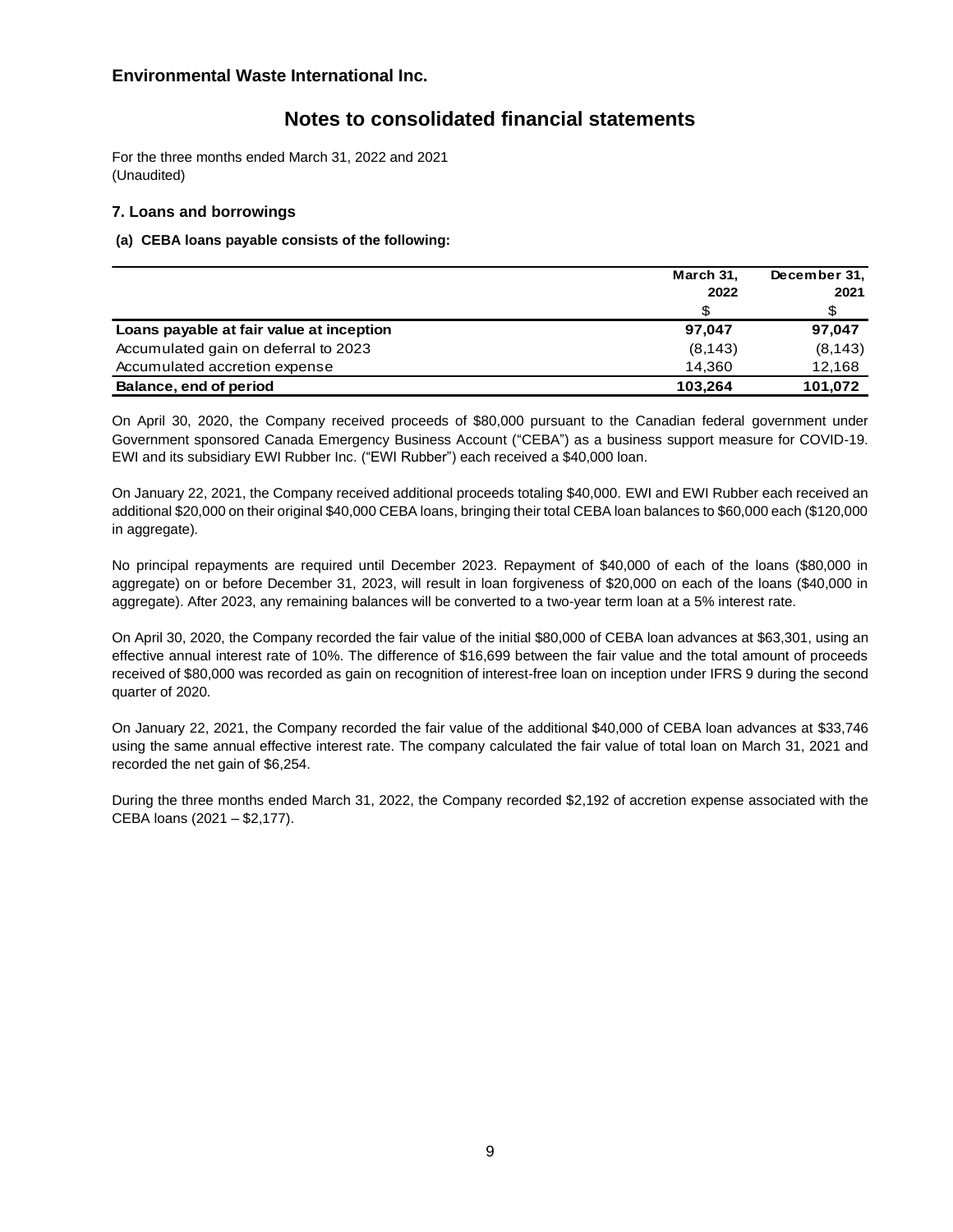# **Notes to consolidated financial statements**

For the three months ended March 31, 2022 and 2021 (Unaudited)

## **7. Loans and borrowings – continued**

#### **(b) Term loan payable consists of the following:**

|                                                                         | March 31,<br>2022<br>\$ | December 31,<br>2021<br>\$ |
|-------------------------------------------------------------------------|-------------------------|----------------------------|
| Fixed rate, non-revolving \$2,000,000 term loan from Northern Ontario   |                         |                            |
| Heritage Fund Corporation ["NOHFC"], with interest at 4% per annum, due |                         |                            |
| May 31, 2027.                                                           | 2,362,627               | 2,230,344                  |
| Less: (gain)/loss on modification of loan                               |                         | (35, 563)                  |
|                                                                         | 2,362,627               | 2,265,907                  |
| Interest expense                                                        | 24,146                  | 94.540                     |
| Accretion expense                                                       |                         | 2,180                      |
| Balance, end of period                                                  | 2,386,773               | 2,362,627                  |
| Current portion                                                         | 2,386,773               | 2,362,627                  |
| Non-current portion                                                     |                         |                            |
|                                                                         | 2,386,773               | 2.362.627                  |

This term loan is between the NOHFC and Ellsin, which owns the Company's waste tire facility in Sault Ste. Marie including land, building and equipment. In May 2017, Ellsin repaid the NOHFC \$339,762 representing all unpaid and accrued interest at that date. During 2018 and 2019 no principal payments were made and Ellsin continued to accrue interest on the outstanding principal of the loan, compounded monthly.

On February 4, 2020, Ellsin and NOHFC signed a fourth amendment to the loan agreement which deferred the catch-up interest payment to April 1, 2020, with go-forward and catch-up interest payments only to start January 1, 2022, and blended payments to start January 1, 2023.

With the onset of the COVID-19 pandemic in March 2020, Ellsin obtained approval from NOHFC to delay the April 1, 2020, interest catch-up payment and interest payments for six months from April 1 to September 30, 2020. NOHFC agreed to waive interest for these six months and to extend the maturity date of the loan by six months. No payments were made by Ellsin from October 1 to December 31, 2020. Due to the changes in payment terms in the fourth amendment as well as the deferral of six months payments including waiving interest for that year, Ellsin recorded a gain on modification of debt of \$40,284 in the year ended December 31, 2020.

On June 1, 2021, Ellsin and NOHFC signed a fifth amendment to the loan agreement to conditionally amend the repayment terms of the term as follows:

- Previously accrued and unpaid interest, and additional interest accruing up to and including August 31, 2021, is to be paid in full no later than August 31, 2021.
- Interest only payment must be made on monthly basis from August 31, 2021, to May 31, 2022.
- Blended payments based on a 5-year amortization will commence on June 1, 2022, and
- NOHFC will obtain a corporate guarantee and postponement of claim, supported by a general security agreement from the new majority shareholder of Ellsin (Torreco, note 9).

As at March 31, 2022, the conditions associated with the fifth amendment were not satisfied. The Company is in breach of the terms with their agreement with NOHFC as at March 31, 2022. The two parties continue to have discussions to defer current payment terms.

The amount of interest accrued as at March 31, 2022, was \$386,773 (December 31, 2021 – \$362,627). During the three months ended March 31, 2022, the Company recorded interest expense of \$24,146 (2021 – \$24,647) and accretion expense of \$nil (2021 – \$1,090).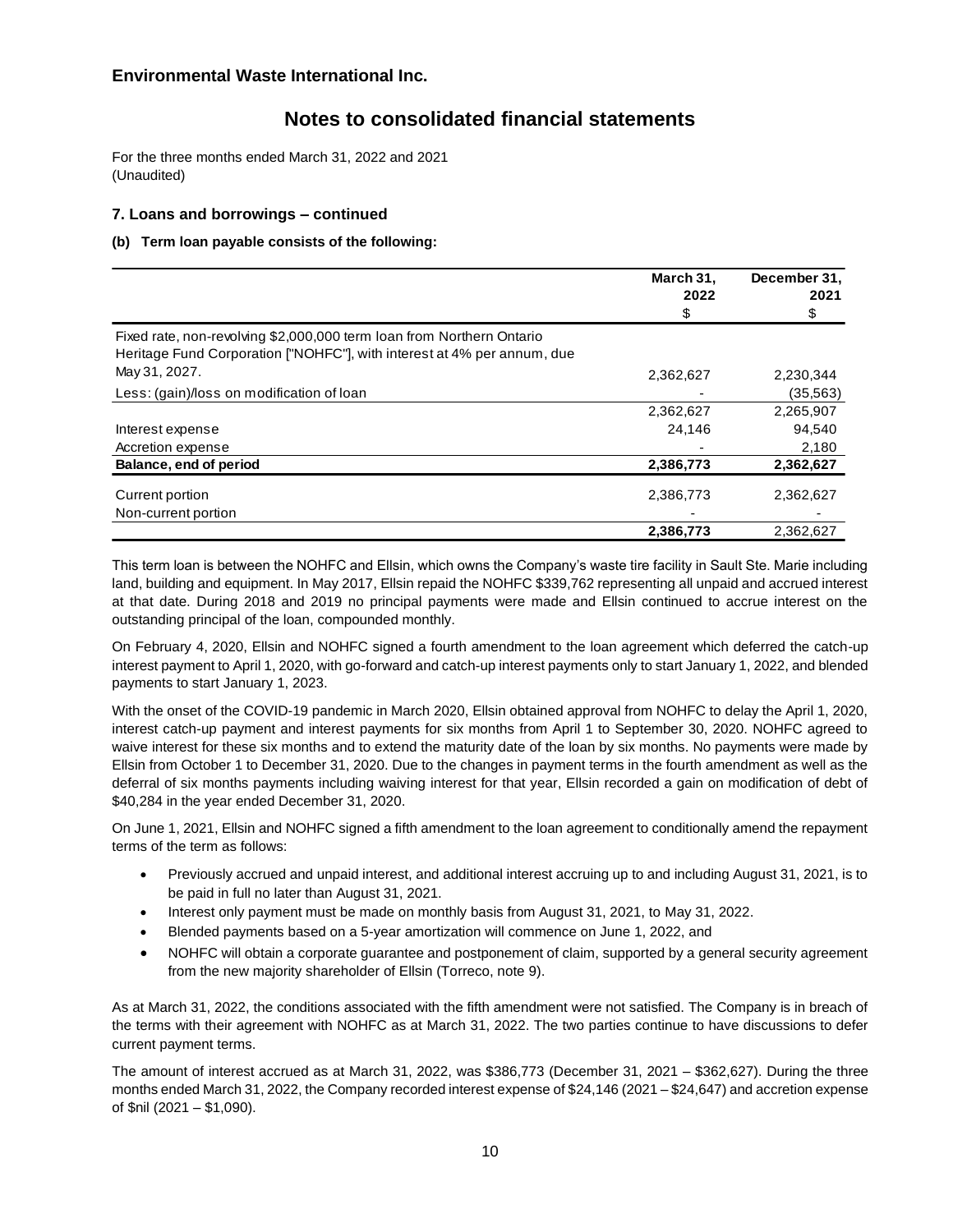# **Notes to consolidated financial statements**

For the three months ended March 31, 2022 and 2021 (Unaudited)

## **7. Loans and borrowings – continued**

#### **(c) Convertible loan payable consists of the following:**

| As at December 31, 2020           | 757.295   |
|-----------------------------------|-----------|
| Loss on revaluation of derivative | (667,081) |
| As at December 31, 2021           | 90.214    |
| Loss on revaluation of derivative | (89, 471) |
| <b>As at March 31, 2022</b>       | 743       |

In 2017, the Company received proceeds of \$1,350,000 through the issuance of a 5-year, 5% unsecured convertible loan payable which was convertible at a price of \$0.11 per common share. In addition, the Company issued 3,712,500 common share purchase warrants that entitle the holder to receive one common share per warrant at a price of \$0.11 for a year of five years.

On September 11, 2020, the debtholder converted the principal of \$1,850,000 at a price of \$0.08 per share, and the accrued interest of \$268,521 at \$0.135 per share per TSXV regulations, resulting in the issuance of an aggregate of 25,114,037 common shares*.* The associated conversion feature derivative liability was revalued at \$1,894,000 at September 11, 2020, using the Monte Carlo simulation model resulting in a loss in value of \$59,001.

This derivative liability was re-valued at March 31, 2022 and December 31, 2021, using the Monte Carlo simulation model using the following assumptions, as well as the probability of subsequent equity raises and expected issuance price.

The terms for valuing the derivatives at each respective period-end are as follows:

|                | March 31, | December 31, |  |
|----------------|-----------|--------------|--|
|                | 2022      | 2021         |  |
|                | S         |              |  |
| Volatility     | 94.0%     | 115.1%       |  |
| Dividend yield | 0.0%      | $0.0\%$      |  |
| Risk free rate | 2.40%     | 0.95%        |  |

The change in fair value of warrant derivative liability for the three months ended March 31, 2022, was a gain of \$89,471 (2021 – loss of \$283,088).

As at March 31, 2022, the warrant derivative liability balance of \$743 (December 31, 2021 – \$90,214) is a non-cash liability, as it will be settled by the issuance of common shares of the Company if the warrants are exercised. It represents the fair value of the benefit conferred on the debtholder and does not represent a cash liability.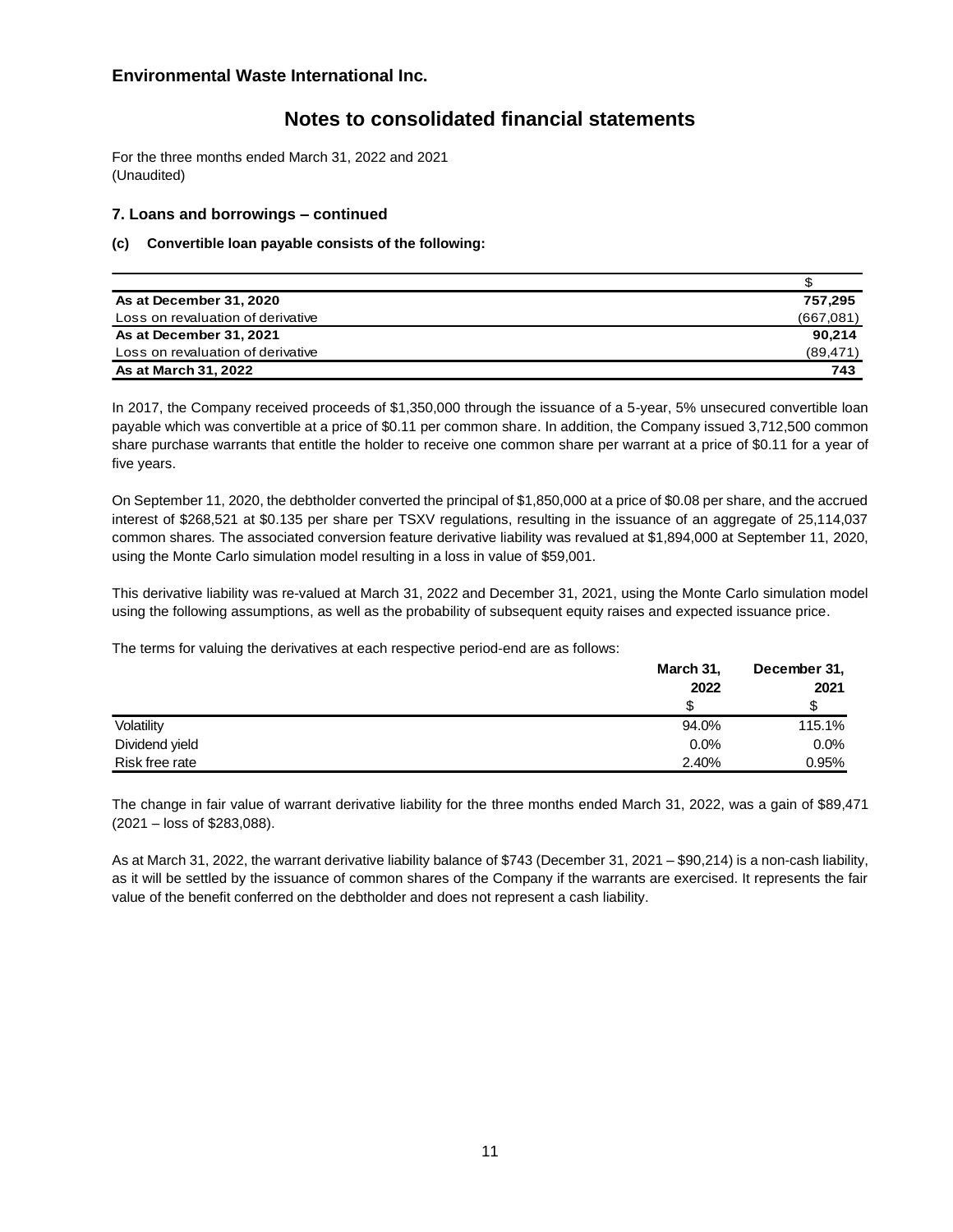# **Notes to consolidated financial statements**

For the three months ended March 31, 2022 and 2021 (Unaudited)

## **7. Loans and borrowings – continued**

## **(d) Mortgage payable consists of the following:**

| <b>Particulars</b>                                                                                                                             | March 31,<br>2022<br>\$ | December 31,<br>2021<br>\$ |
|------------------------------------------------------------------------------------------------------------------------------------------------|-------------------------|----------------------------|
| Fixed-rate mortgage, with principal due upon maturity on July 3, 2025,<br>with interest at 6% per annum payable monthly and interest of 4% per |                         |                            |
| annum due upon maturity                                                                                                                        | 500.000                 | 500,000                    |
| Accrued interest outstanding                                                                                                                   | 32.073                  | 27,665                     |
|                                                                                                                                                | 532,073                 | 527,665                    |
| Debt issue costs                                                                                                                               | (16,687)                | (16,687)                   |
| Cumulative amortization of debt issue costs                                                                                                    | 5,813                   | 4,989                      |
| Balance, end of period                                                                                                                         | 521,199                 | 515,967                    |
| Current portion                                                                                                                                | 30,000                  | 30,000                     |
| Non-current portion                                                                                                                            | 491,199                 | 485,967                    |
|                                                                                                                                                | 521,199                 | 515.967                    |

On July 3, 2020, Ellsin received gross proceeds of \$500,000 from the issuance of a five-year mortgage with a third party, secured by land and a building owned by Ellsin in Sault Ste. Marie. The fair value of the mortgage was deemed to equal \$500,000 based on the discounted cash flow using an estimated cost of borrowing of 9.16%. The loan matures on July 3, 2025 and bears interest at a rate of 10% per annum, 6% of which is paid monthly starting August 3, 2020 and 4% which is accrued and paid on maturity along with the principal. The 4% accrued interest can be paid in cash or common shares of the Company at the Company's option. As at March 31, 2022, the total value of the interest that may be repayable in shares was \$34,849 (December 31, 2021 – \$20,000).

Total interest expense on mortgages of \$12,732 was recorded for the three months ended March 31, 2022 (2021 – \$12,337).

## **(e) Deferred compensation**

|                                                                 | March 31,<br>2022<br>\$ | December 31,<br>2021<br>\$ |
|-----------------------------------------------------------------|-------------------------|----------------------------|
| Deferred compensation with interest at 6% per annum, calculated |                         |                            |
| monthly in arrears,                                             | 285,632                 | 430,000                    |
| Transfer to share capital on settlement of debt, May, 24, 2021  |                         | (162,500)                  |
| Accrued interest                                                | 3.564                   | 18,132                     |
| Balance, end of period                                          | 289,196                 | 285,632                    |

On September 16, 2019, pursuant to a salary deferral agreement between the Company and a director and key member of management, \$400,000 of salary and expenses owing was deferred. Interest accrues on this amount at 6% per annum calculated monthly in arrears and is payable at maturity*.*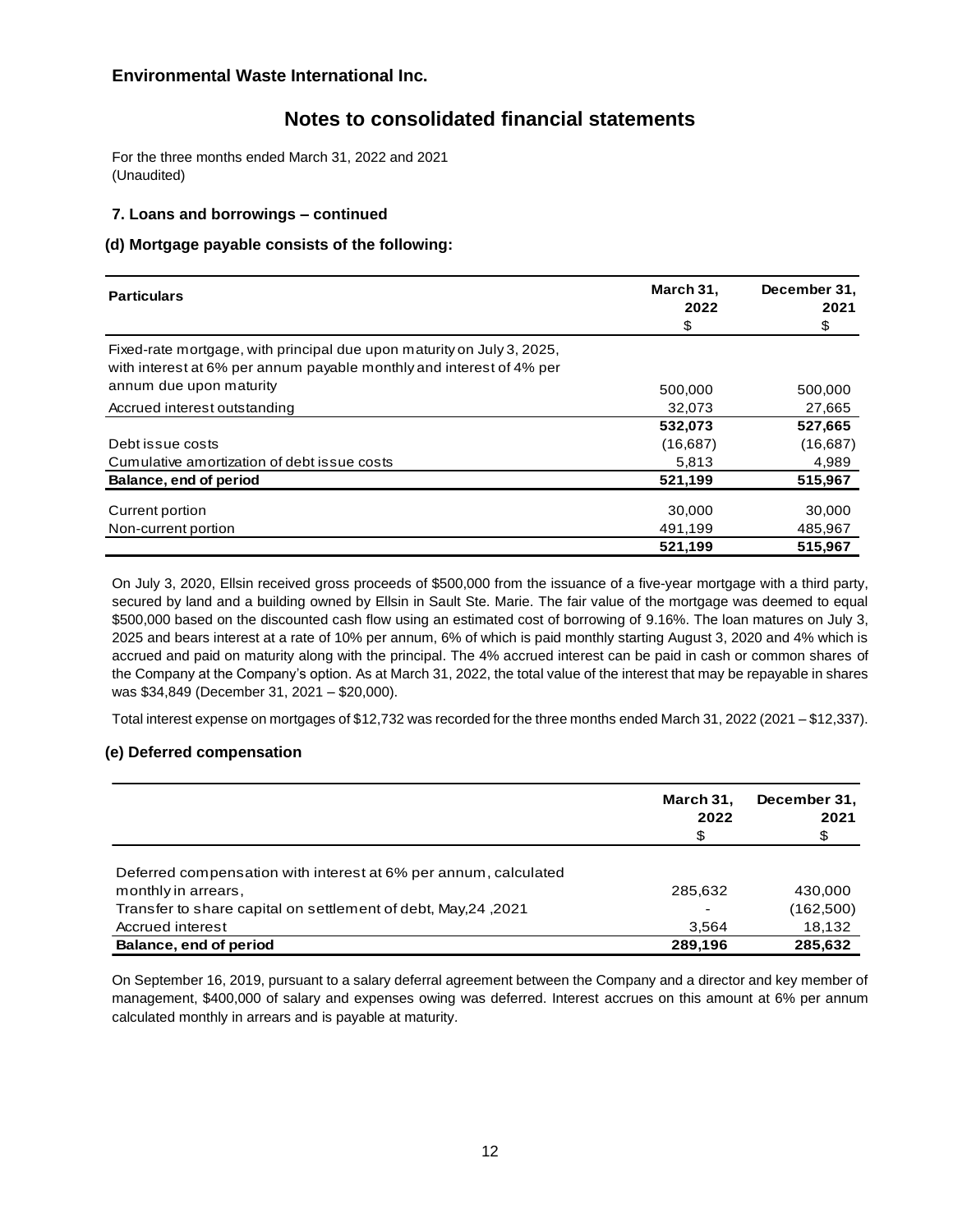# **Notes to consolidated financial statements**

For the three months ended March 31, 2022 and 2021 (Unaudited)

## **7. Loans and borrowings – continued**

On May 24, 2021, the Company entered into a debt conversion agreement to settle a portion of the deferred compensation liability. The debt conversion agreement is in respect of settlement of \$162,500 pursuant to the salary and expense deferral agreement. This debt conversion provided for an aggregate of \$162,500 of the deferred compensation liability to be settled through the issuance of common shares at a price equal to the higher of \$0.23 or the volume weighted average trading price of the common shares for the ten (10) days following the date hereof. On June 22, 2021, 677,083 common shares were issued based at a price of \$0.24 per share upon conversion of \$162,500 of debt.

The Company recorded a gain on issuance of shares of \$20,312 related to this settlement, for the difference in stock price of \$0.21 as at issuance date of June 22, 2021, and the agreed settlement price of \$0.24. Total interest of \$3,564 was recorded for the three months ended March 31, 2022.

## **(f) Finance costs**

Finance costs for the three months ended March 31, 2022 and 2021 are as follows:

| Three months ended March 31,                     | 2022   | 2021   |  |
|--------------------------------------------------|--------|--------|--|
|                                                  |        | \$     |  |
| Interest on lease liabilities (note 6)           | 2,866  | 3,324  |  |
| Interest on term loan (note 7b)                  | 24,146 | 24,647 |  |
| Interest on promissory note payable              |        | 15,000 |  |
| Interest on convertible loan payable (note 7d)   | 12.732 | 12,337 |  |
| Interest on deferred compensation (note 7e)      | 3,564  | 6,000  |  |
| Other Interest expense                           | 14     | 12     |  |
| Accretion expense on CEBA loan payable (note 7a) | 2,192  | 2,177  |  |
| Accretion expense on convertible loan payable    |        | 1,090  |  |
|                                                  | 45,514 | 64,587 |  |

## **8. Share capital and reserves**

## **(a) Share Capital**

| a) Share Capital                                      |                  |            |  |  |
|-------------------------------------------------------|------------------|------------|--|--|
| Authorized – Unlimited number of shares               | Number of shares | Amount     |  |  |
| Issued and outstanding:                               | #                |            |  |  |
| Balance, January 1, 2021                              | 247,172,850      | 54,481,040 |  |  |
| Issuance of shares pursuant to private placement (4)  | 4,110,000        | 1,233,000  |  |  |
| Issuance of shares pursuant to settlement of debt (5) | 5,267,802        | 1.014.427  |  |  |
| Warrant exercised (6)                                 | 250,000          | 50,000     |  |  |
| Stock options exercised (7)                           | 1,618,291        | 236.764    |  |  |
| Share issue costs                                     |                  | (17, 363)  |  |  |
| Balance, December 31, 2021 and March 31, 2022         | 258.418.943      | 56.997.868 |  |  |

(1) On June 30, 2020, the company closed a private placement and issued 6,153,846 units for gross proceeds of \$400,000. Each unit included one common shares at a price of \$0.65 and one warrant with an exercise price of \$0.18 expiring on June 30, 2025. The fair value of these warrants of \$ 184,783 inclusive of transaction costs of \$3296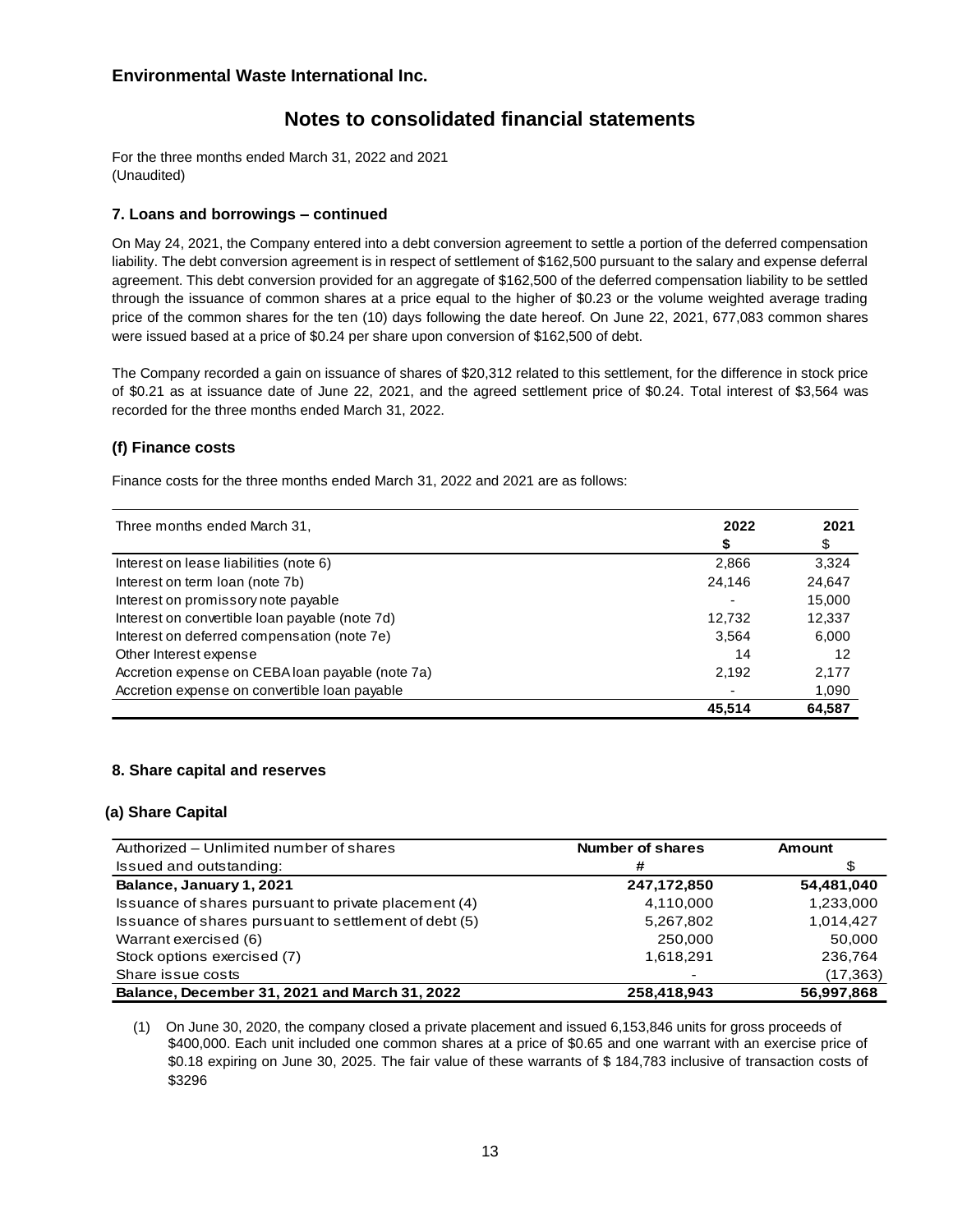# **Notes to consolidated financial statements**

For the three months ended March 31, 2022 and 2021 (Unaudited)

## **8. Share capital and reserves – continued**

- (2) On September 11, 2020, the loan payable \$1,850,0000 and accrued interest of \$268,521 was converted into common shares of the Company. The principal amount of the loan was converted at a price of \$0.08 per share and the accrued interest was convertible at \$0.135 per share, resulting in the issuance of an aggregate of 25,114,037 common shares*.* The amount of \$3,449,114 representing the principal, accrued interest and value of the derivative liability at the date of conversion was transferred to share capital*.* Associated share issue costs of \$12,275 were adjusted against share capital.
- (3) During the year ended December 31, 2020, the Company received total proceeds of \$147,832 for the issuance of a total of 1,548,308 common shares as a result of stock options exercised at a price in the range of \$0.06 to \$0.11. An amount of \$75,284 related to the options exercised was transferred from contributed surplus to share capital.
- (4) On April 23, 2021, the Company closed a private placement and issued 4,110,000 common shares at \$0.30 per share for gross proceeds of \$1,233,000.
- (5) On May 24, 2021, the Company settled a portion of the deferred compensation liability in the amount of \$162,500 through the issuance of 677,083 common shares at a price of \$0.24 per share and incurred \$14,200 of share issue costs. On May 24, 2021, the Company also settled the total principal and interest owing on a promissory note payable of \$1,101,775 by way of issuance of 4,590,729 common shares of the Company at \$0.24, as approved by the shareholders at its Annual and Special Shareholders Meeting held July 7, 2021.
- (6) During the year ended December 31, 2021, the Company received total proceeds of \$50,000 for the issuance of a total of 250,000 common shares as a result of warrants exercised at a price of \$0.20. An amount of \$11,146 related to the warrants exercised was transferred from contributed surplus to share capital.
- (7) During the year ended December 31, 2021, the Company received total proceeds of \$151,930 for the issuance of a total of 1,618,291 common shares as a result of stock options exercised at a price in the range of \$0.06 to \$0.11. An amount of \$73,688 related to the options exercised was transferred from contributed surplus to share capital.

## **(b) Stock Options**

The Board of Directors has established a stock option plan (the "Plan") under which options to purchase shares are granted to directors, employees, officers, and consultants of the Company. The number of options and exercise price thereof is set by the Board of Directors at the time of grant, provided that the exercise price shall not be less than the market price of the common shares on the day immediately preceding the date of grant of the options, on the stock exchange on which such shares are then traded.

Subject to the guidelines contained in the Plan, the Company has adopted a 10% rolling stock option plan dated May 6, 2013 and approved by the Board of Directors on May 9, 2013 and by the shareholders of the Company on June 11, 2013, pursuant to which the Board of Directors may, from time to time, authorize the issuance of options to directors, employees, officers and consultants of the Company and its subsidiaries to a maximum of 10% of the issued and outstanding common shares at the time of the grant.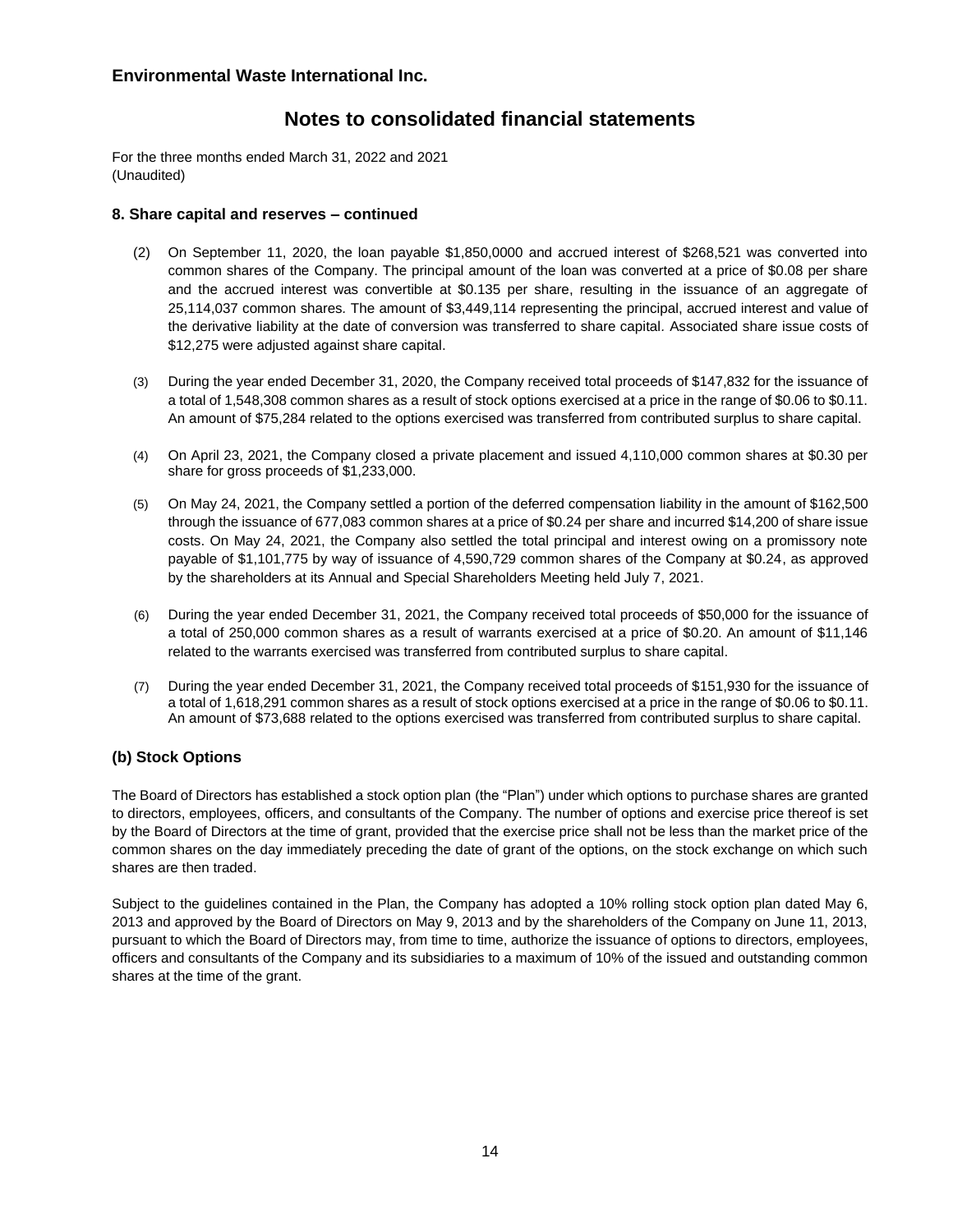# **Notes to consolidated financial statements**

For the three months ended March 31, 2022 and 2021 (Unaudited)

#### **8. Share capital and reserves – continued**

The following options to purchase shares were outstanding on March 31, 2022 and December 31, 2021:

|                                  | <b>March 31, 2022</b>    |                                       | December 31, 2021    |                                       |
|----------------------------------|--------------------------|---------------------------------------|----------------------|---------------------------------------|
|                                  | Number of<br>options     | Weighted<br>average<br>exercise price | Number of<br>options | Weighted<br>average<br>exercise price |
| Outstanding, beginning of period | 13,862,150               | 0.11                                  | 11,210,442           | 0.08                                  |
| Granted                          | $\overline{\phantom{0}}$ |                                       | 4,270,000            | 0.22                                  |
| Exercised                        | $\blacksquare$           |                                       | (1,618,292)          | 0.08                                  |
| Outstanding, end of period       | 13,862,150               | 0.11                                  | 13,862,150           | 0.11                                  |
| Exercisable, end of period       | 5,760,967                | 0.09                                  | 5,760,967            | 0.09                                  |

During the three months ended March 31, 2022, no stock options were granted, exercised or expired.

During the year ended December 31, 2021, 1,618,292 stock options were exercised at prices ranging from \$0.06 to \$0.11 for total proceeds of \$151,930.

During the year ended December 31, 2021, 4,270,000 stock options were issued to employees and consultants of the Company with an exercise price ranging from \$0.18 to \$0.26 which vest over three years and expire in five years.

Stock-based compensation expense during the three months ended March 31, 2022 was \$125,585 (2021 – \$35,849).

A summary of stock options outstanding as at March 31, 2022 is set out below:

|                                                  |                      | <b>Outstanding stock options</b> |                                       |  |  |
|--------------------------------------------------|----------------------|----------------------------------|---------------------------------------|--|--|
| As at March 31, 2022<br>Range of exercise prices | Number of<br>options | Remaining<br>contractual life    | Weighted<br>average<br>exercise price |  |  |
| \$                                               | #                    | [years]                          | \$                                    |  |  |
| \$0.05                                           | 3,773,347            | 3.25                             | 0.05                                  |  |  |
| \$0.06                                           | 2,773,386            | 2.48                             | 0.06                                  |  |  |
| \$0.10                                           | 2,382,917            | 1.01                             | 0.10                                  |  |  |
| \$0.18                                           | 662,500              | 2.10                             | 0.18                                  |  |  |
| \$0.19                                           | 3,870,000            | 4.27                             | 0.19                                  |  |  |
| \$0.26                                           | 400,000              | 4.17                             | 0.26                                  |  |  |
|                                                  | 13,862,150           | 2.97                             | 0.11                                  |  |  |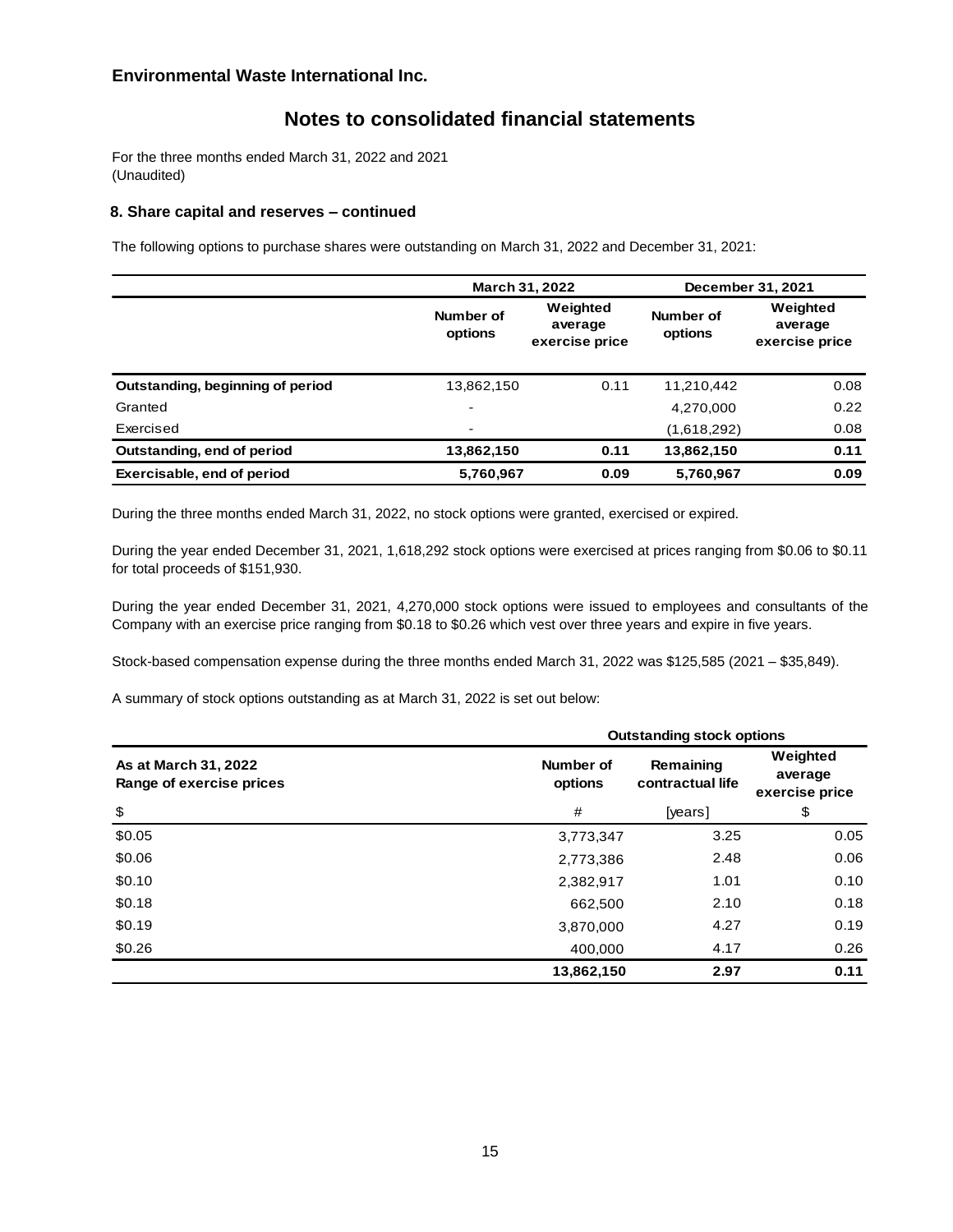# **Notes to consolidated financial statements**

For the three months ended March 31, 2022 and 2021 (Unaudited)

## **8. Share capital and reserves – continued**

## **(c) Warrants**

In 2017, pursuant to the issuance of the convertible loan, the Company issued 3,712,500 common share purchase warrants that entitle the holder to receive one common share at a price of \$0.11 for a year of five years. The value of these warrants has been accounted for as a derivative liability.

Pursuant to the financings on April 30, 2019, and September 16, 2019, the Company issued 4,750,000 and 11,850,000 common share purchase warrants that entitle the holder to receive one common share at a price of \$0.20 for a year of three years. The value of these warrants are \$129,089 and \$285,726 respectively, for a total value of \$414,815 which has been transferred from share capital to contributed surplus.

Pursuant to a financing on June 30, 2020, the Company issued 6,153,846 common share purchase warrants that entitle the holder to receive one common share at a price of \$0.18 for a year of five years. The value of these warrants of \$188,079 has been allocated to contributed surplus, less \$3,296 of associated share issuance costs attributable to the warrants.

During year ended December 31, 2021, 250,000 warrants were exercised at \$0.20 for total proceeds of \$50,000. An amount of \$11,146 related to the warrants exercised was transferred from contributed surplus to share capital.

A summary of the status of the Company's warrants at March 31, 2022, are as follows:

|                            | Number of<br>warrants | Weighted<br>average<br>remaining<br>contractual life | Weighted<br>average<br>exercise price |
|----------------------------|-----------------------|------------------------------------------------------|---------------------------------------|
|                            | #                     | [years]                                              | \$                                    |
| Balance, December 31, 2020 | 26,466,346            | 2.24                                                 | 0.18                                  |
| Exercised March 17, 2021   | (250,000)             |                                                      | (0.20)                                |
| Balance, December 31, 2021 | 26,216,346            | 1.24                                                 | 0.18                                  |
| Exercised                  |                       |                                                      | $\overline{\phantom{a}}$              |
| Balance, March 31, 2022    | 26,216,346            | 1.00                                                 | 0.18                                  |

A summary of warrants outstanding and exercisable as at March 31, 2022, is set out below:

|                                                  |                       | <b>Outstanding and exercisable warrants</b>              |                                       |  |  |
|--------------------------------------------------|-----------------------|----------------------------------------------------------|---------------------------------------|--|--|
| As at March 31, 2022<br>Range of exercise prices | Number of<br>warrants | <b>Weighted average</b><br>remaining<br>contractual life | Weighted<br>average exercise<br>price |  |  |
| \$                                               | #                     |                                                          |                                       |  |  |
| 0.11                                             | 3,712,500             | 0.08                                                     |                                       |  |  |
| $0.18 - 0.20$                                    | 22,503,846            | 1.15                                                     | 0.19                                  |  |  |
|                                                  | 26,216,346<br>1.00    |                                                          | 0.18                                  |  |  |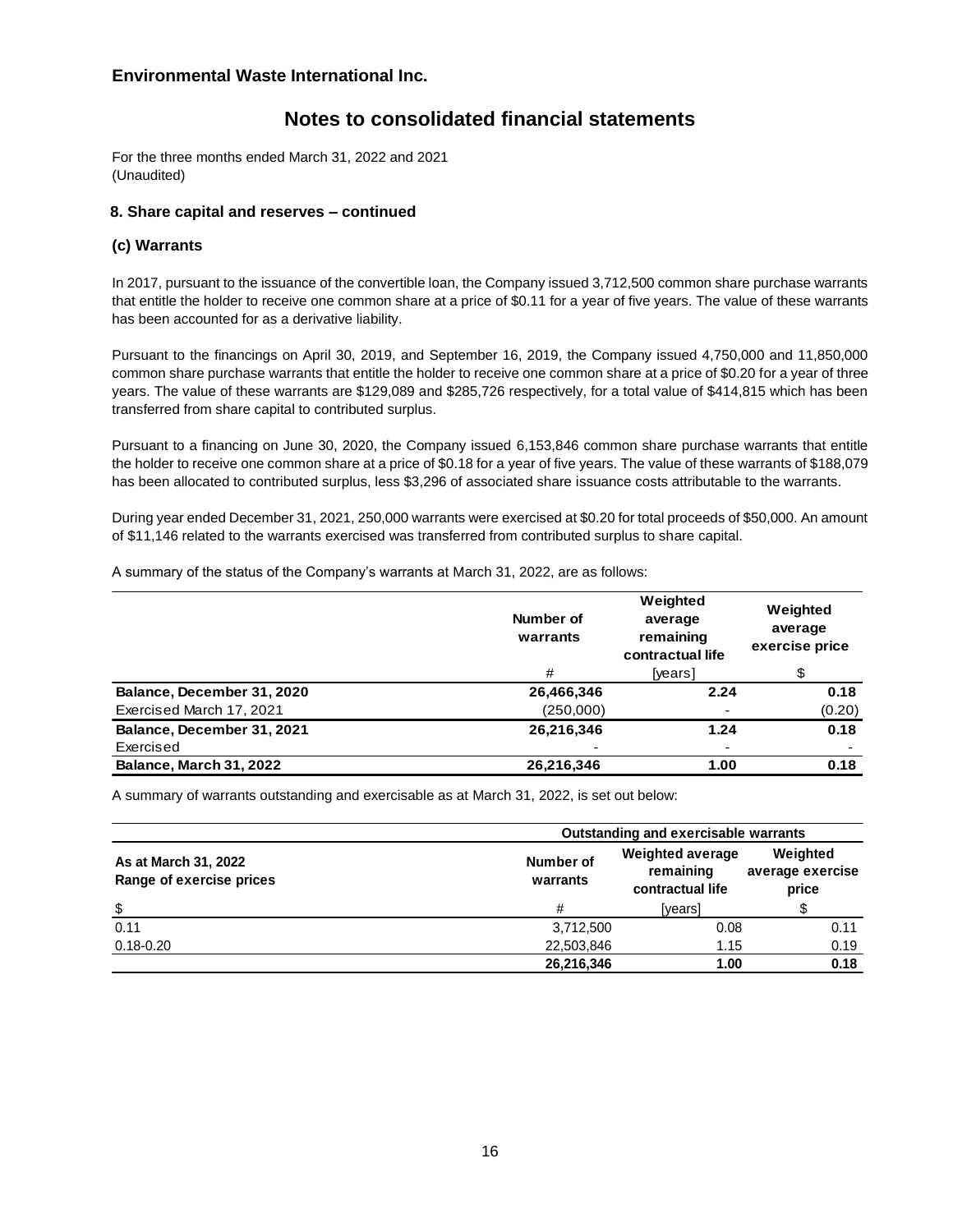# **Notes to consolidated financial statements**

For the three months ended March 31, 2022 and 2021 (Unaudited)

## **8. Share capital and reserves – continued**

## **(d) Contributed surplus**

|                            | March 31,<br>2022        | December 31,<br>2021 |
|----------------------------|--------------------------|----------------------|
|                            | £.                       |                      |
| Balance, beginning of year | 7,019,123                | 6,760,615            |
| Stock-based compensation   | 125.585                  | 343,342              |
| Stock options exercised    | $\overline{\phantom{0}}$ | (73,688)             |
| Warrants exercised         | -                        | (11, 146)            |
| Balance, end of period     | 7,144,708                | 7,019,123            |

## **(e) Per share amounts**

For the three months ended March 31, 2022, the weighted average number of shares outstanding was 258,418,943 (2021 – 247,571,706).

As at March 31, 2022, the Company had 13,862,150 stock options (December 31, 2021 – 13,862,150) and 26,216,346 warrants (December 31, 2021 – 26,216,346) outstanding.

#### **9. Non-controlling interests**

On March 22, 2021, the Company entered into an agreement with Torreco, whereby Torreco will invest \$7,000,000 to convert Ellsin's pilot plant in Sault Ste. Marie into a commercial scale recycling plant utilizing the Company's patented microwave technology. Following the receipt of all of the committed funds, Torreco will own 70% of Ellsin and the Company will retain a 30% ownership interest in Ellsin. Under the agreement, Ellsin will also pay a royalty fee of 6% of Ellsin's top line revenue to the Company on a quarterly basis, based on revenues generated from the Hybrid Reverse Polymerization process in perpetuity. In exchange for the investment in Ellsin, the Company will grant Torreco the right to build three additional waste tire facilities in Ontario over the next five years if it meets certain conditions.

The initial proceeds of \$400,000 were received on March 22, 2021, representing a 4% non-controlling interest in Ellsin. Pursuant to the agreement signed on March 22, 2021, Torreco advanced an additional \$600,000 on April 7, 2021, bringing their ownership in Ellsin up to 10%*.*

Non-controlling interest activity for the three months ended March 31, 2022, is as follows:

|                                                 | March 31,<br>2022<br>\$ | December 31,<br>2021 |
|-------------------------------------------------|-------------------------|----------------------|
| Balance, beginning of year                      | 958,552                 |                      |
| Issuance of shares in Ellsin Environmental Ltd. |                         | 1,000,000            |
| Share of net loss for the period                | (7,758)                 | (41, 448)            |
| Balance, end of period                          | 950,794                 | 958,552              |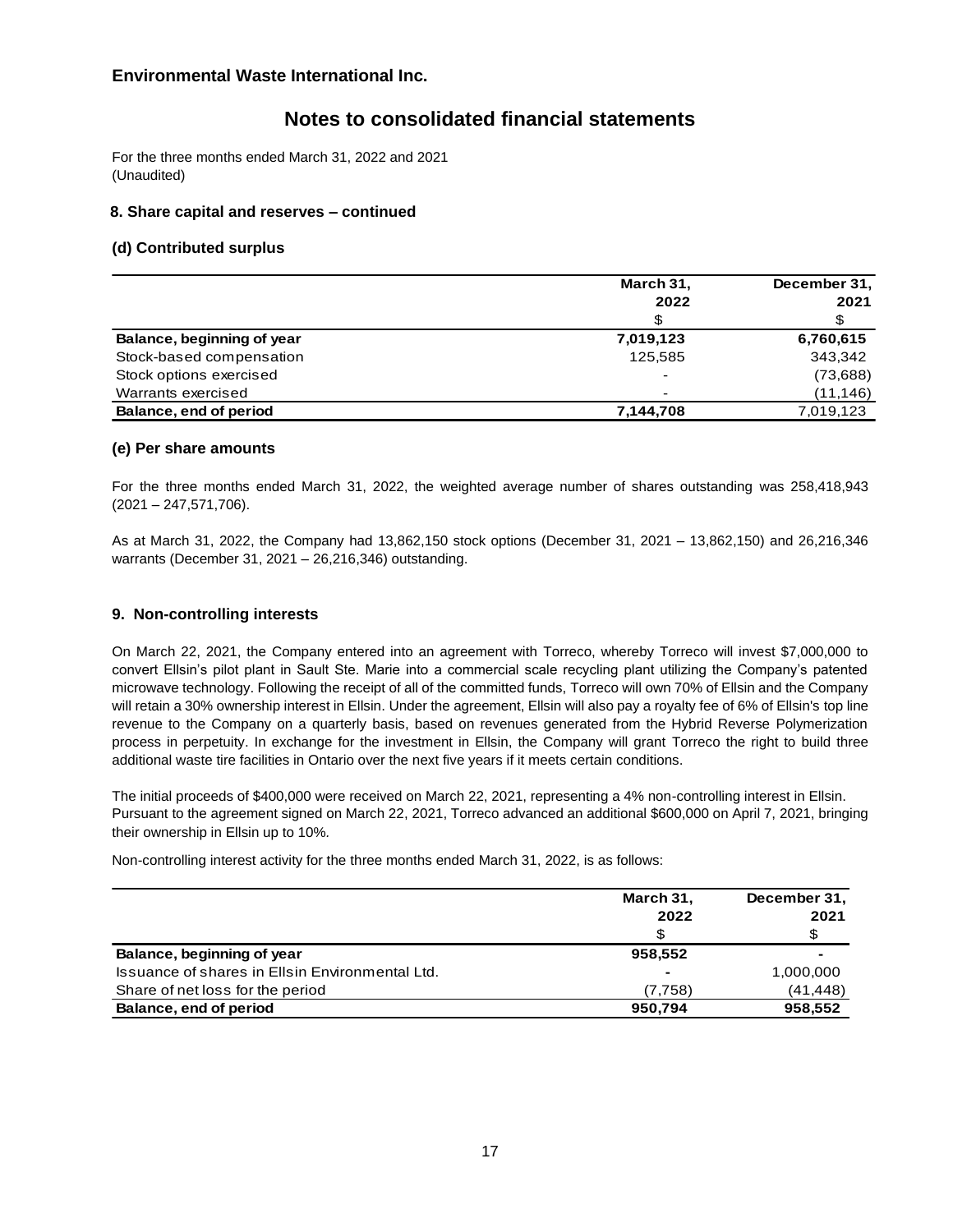# **Notes to consolidated financial statements**

For the three months ended March 31, 2022 and 2021 (Unaudited)

## **10. Trade and other receivables**

Trade and other receivables at March 31, 2022, includes \$21,900 (2021 – \$21,900) trade receivable, \$13,397 (2021 – \$56,232) related to CEWS, and \$5,371 (2021 – \$24,705) related to CERS that the Company has applied for but not received.

## **(a) Canada Emergency Wage Subsidy ("CEWS")**

In response to the COVID-19 coronavirus pandemic, in April 2020 the government of Canada introduced the CEWS program. CEWS provides a wage subsidy program on eligible renumeration, subject to limits per employee, to eligible employers based on certain criteria, including demonstration of revenue declines as a result of COVID-19. This subsidy was retroactive to March 15, 2020. The qualification and application of the CEWS is being assessed over multiple four-week year segments.

The company recognizes government grants when there is reasonable assurance that it will comply with the conditions to qualify for the grant and that the grant will be received. The company has not recognized any amount of CEWS during the three months ended March 31, 2022 (2021 – \$24,874) and has recorded it as a reduction to the eligible salaries and benefit expenses that are allocated proportionately to the functions of technology development, plant operations and selling, marketing and administration reported in the consolidated statements of loss and comprehensive loss*.*

## **(b) Canada Emergency Rent Subsidy ("CERS")**

The government of Canada also introduced the CERS program in September 2020, which provides rent and property ownership cost support to small businesses affected by COVID-19. The subsidy provides support directly to tenants and property owners.

## **(c) Canada Emergency Business Account ("CEBA")**

CEBA is a government assistance program implemented by eligible financial institutions in cooperation with Export Development Canada. The CEBA provides interest-free loans of up to \$60,000 to small businesses to help their operating costs during a year when their revenues have been temporarily reduced by the economic impact of COVID-19.

On April 30, 2020, each of EWI and its subsidiary EWI Rubber received a \$40,000 loan for proceeds of \$80,000.

On January 22, 2021, the Company received additional CEBA loan proceeds totaling \$40,000, with \$20,000 each received by EWI and EWI Rubber. The company recognized gain of \$14,397 (note 7) during the year ended December 31, 2021 on the fair value of CEBA Loan.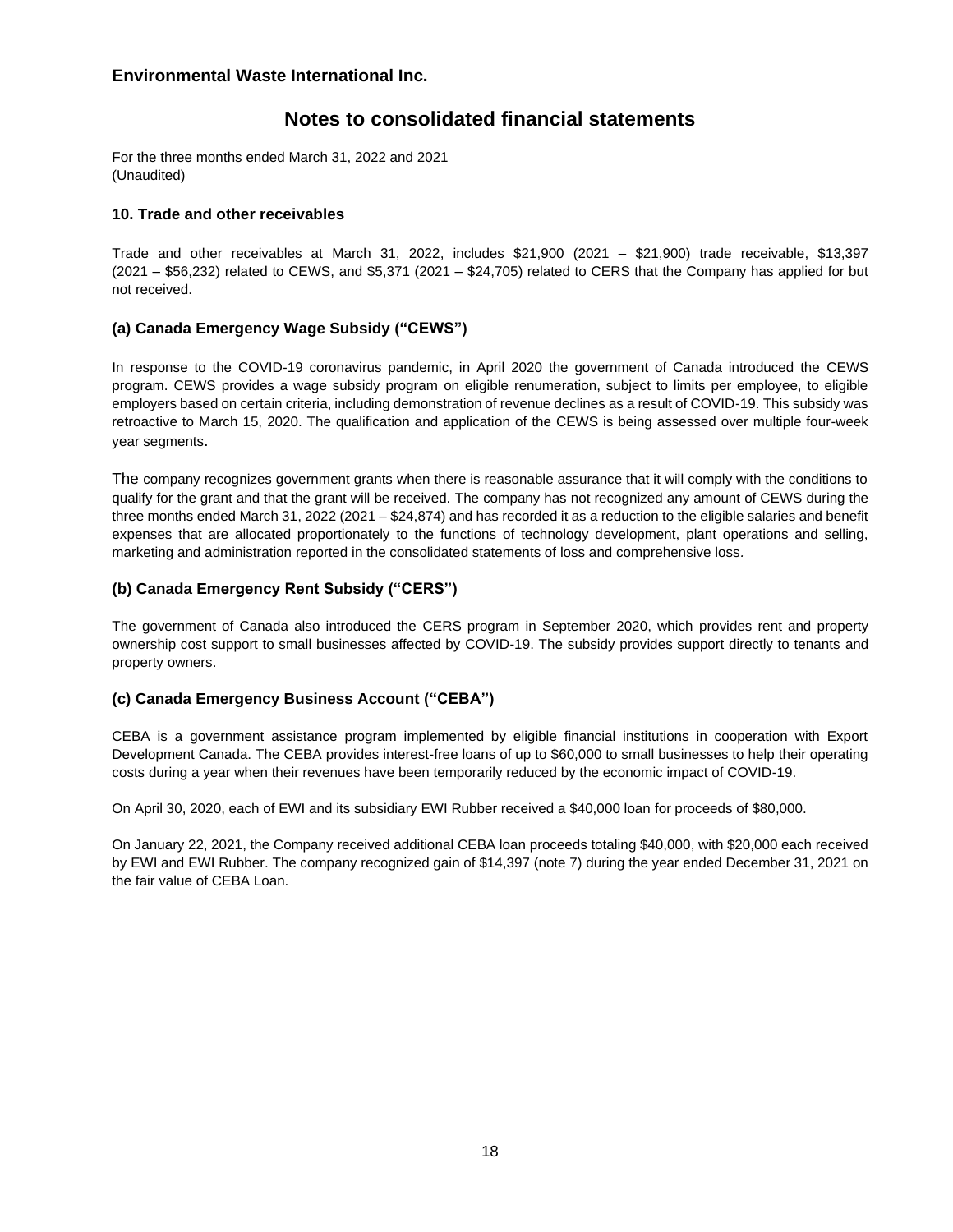# **Notes to consolidated financial statements**

For the three months ended March 31, 2022 and 2021 (Unaudited)

## **11. Operating expenses by function**

The Company classifies its operating expenses into three functions to reflect how it manages its business. Government grant income is allocated to certain operating expense functions as follows for the three months ended March 31, 2022, and 2021:

| Three months ended March 31, 2022 | <b>Technology</b><br>development | <b>Plant</b><br>S | Selling, marketing<br>operations and administration | Total<br>S |
|-----------------------------------|----------------------------------|-------------------|-----------------------------------------------------|------------|
| Gross operating expense           | 103,502                          | 22,372            | 235,904                                             | 361,778    |
| Government grant income           |                                  | $\blacksquare$    |                                                     |            |
|                                   | 103,502                          | 22,372            | 235,904                                             | 361,778    |
| Three months ended March 31, 2021 | <b>Technology</b><br>development | <b>Plant</b>      | Selling, marketing<br>operations and administration | Total      |
|                                   |                                  | S                 |                                                     | S          |
| Gross operating expense           | 77,338                           | 71.095            | 135,798                                             | 284,231    |
| Government grant income           | (10, 729)                        | (6,685)           | (7,460)                                             | (24, 874)  |
|                                   | 66,609                           | 64,410            | 128.338                                             | 259,357    |

Government grant income consists of the Canada Emergency Wage Subsidy ("CEWS"), and the Canada Emergency Rent Subsidy ("CERS") provided by the government of Canada as financial assistance during the COVID-19 pandemic.

## **12. Related party disclosures**

(a) Transactions with related parties other than key management personnel

During the three months ended March 31, 2022, the Company engaged in transactions in the normal course of operations with the following related parties. All of these transactions have been accounted for at the amount agreed to by the transacting parties as follows:

The Company recognized an expense during the three months ended March 31, 2022, for interest on loans to a director \$nil (2021 – \$15,000).

The Company recognized an expense during the three months ended March 31, 2022, for shared-based compensation to directors in the amount of \$36,325 (2021 – \$9,047).

(b) Transactions with key management personnel

The Company recorded compensation expense during the three months ended March 31, 2022, in the amount of \$62,050 (2021 – \$80,350) and share-based compensation in the amount of \$41,575 (2021 – \$13,026) to key management personnel.

The Company recognized an expense of \$3,564 (2021 – \$6,000) during the three months ended March 31, 2022, for interest on deferred compensation to a key member of management who is also a director.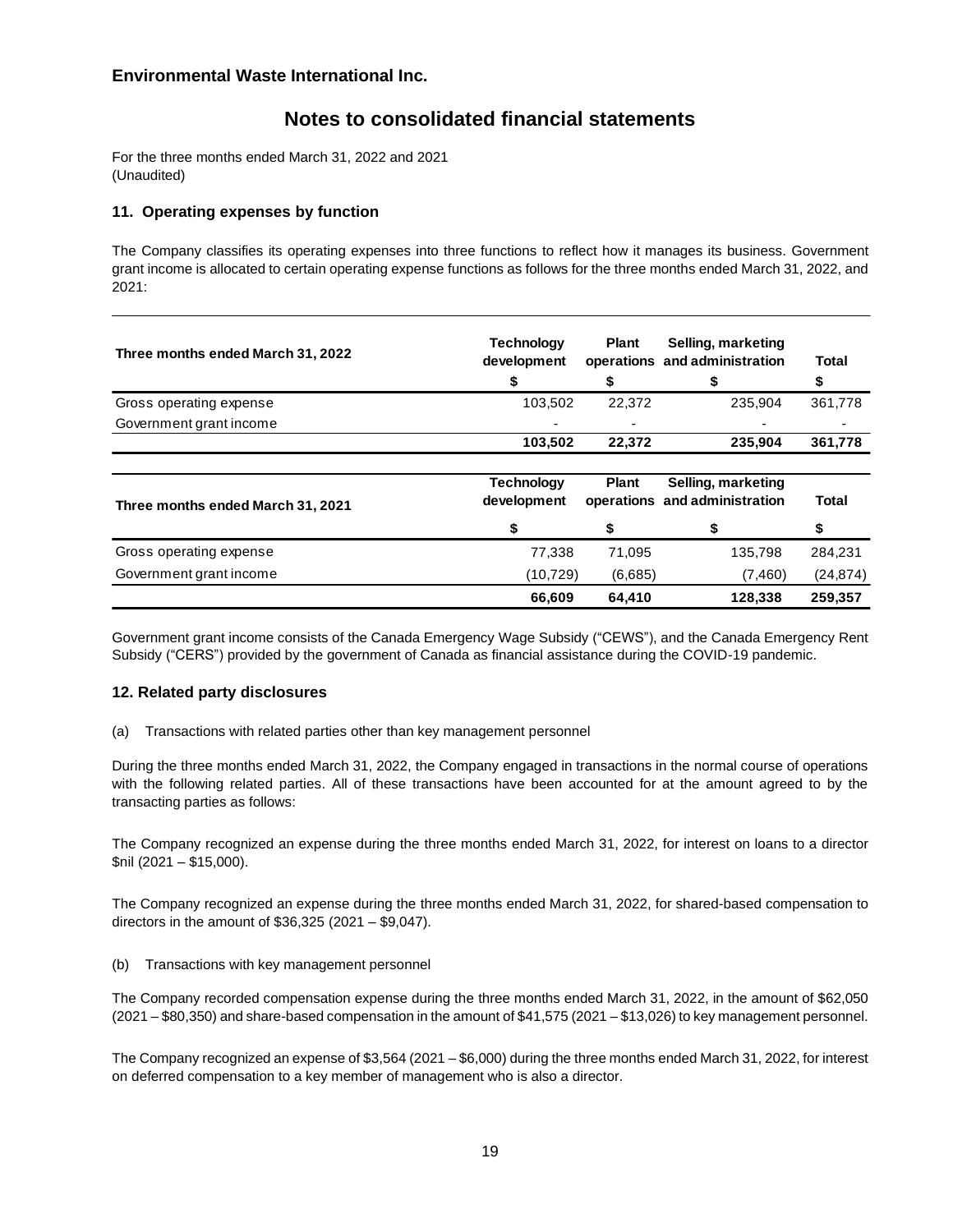# **Notes to consolidated financial statements**

For the three months ended March 31, 2022 and 2021 (Unaudited)

## **12. Related party disclosures – continued**

Accounts payable as at March 31, 2022, includes \$31,006 (December 31, 2021 – \$12,772) related to compensation of a key member of management who is also a director.

## **13. Commitments and contingencies**

Under its by-laws, the Company indemnifies its directors/officers, former directors/officers and individuals who have acted at the Company's request to be a director/officer of an entity in which the Company is a shareholder, to the extent permitted by law, against any and all charges, costs, expenses, amounts paid in settlement and damages incurred by the directors and officers as a result of any lawsuit or any judicial, administrative or investigative proceeding in which the directors and officers are sued as a result of their service. Indemnification claims will be subject to any statutory or other legal limitation year. There are no indemnification claims known to the Company at this time. The Company has purchased directors' and officers' liability insurance. No amount has been accrued in these consolidated financial statements with respect to any indemnifications.

During the ordinary course of business activities, the Company may be party to claims and may be contingently liable for litigation. Management believes that adequate provisions have been made in the accounts where required. Although it is not possible to estimate the extent of potential costs and losses, if any, management believes that the ultimate resolution of such contingencies will not have a material adverse effect on the consolidated financial position of the Company.

## **(a) Partnership to enter European Market**

On August 25, 2020, the Company announced that is signed an agreement with a European development and investment company to enter into a partnership to develop waste tire recycling plants across Europe. The first project of this partnership will be a TR100 tire recycling plant in Europe which utilizes the Company's reverse polymerization technology. Subject to certain conditions, exclusions and performance criteria, the Company granted to its partner exclusive rights to its technology across Europe. In exchange for these exclusive rights, its partner is required to meet performance criteria such as the timely purchase and construction of a TR100, and must order and build additional plants within the first five years of the partnership to retain their exclusive rights to this technology in Europe. The counterparty to this agreement participated in the June 30, 2020 [*note 8a*], private placement and in the April 13, 2022 private placement [*note 16*].

## **14. Segment information**

The Company is organized into one operating segment. Management monitors the operating results of the Company on this basis.

During the three months ended March 31, 2021, 100% of the revenue is attributable to the United States region and 100% of the revenue is attributable to one customer, whereas the Company had no revenue during the three months ended March 31, 2022.

All of the Company's non-current assets are located in Canada.